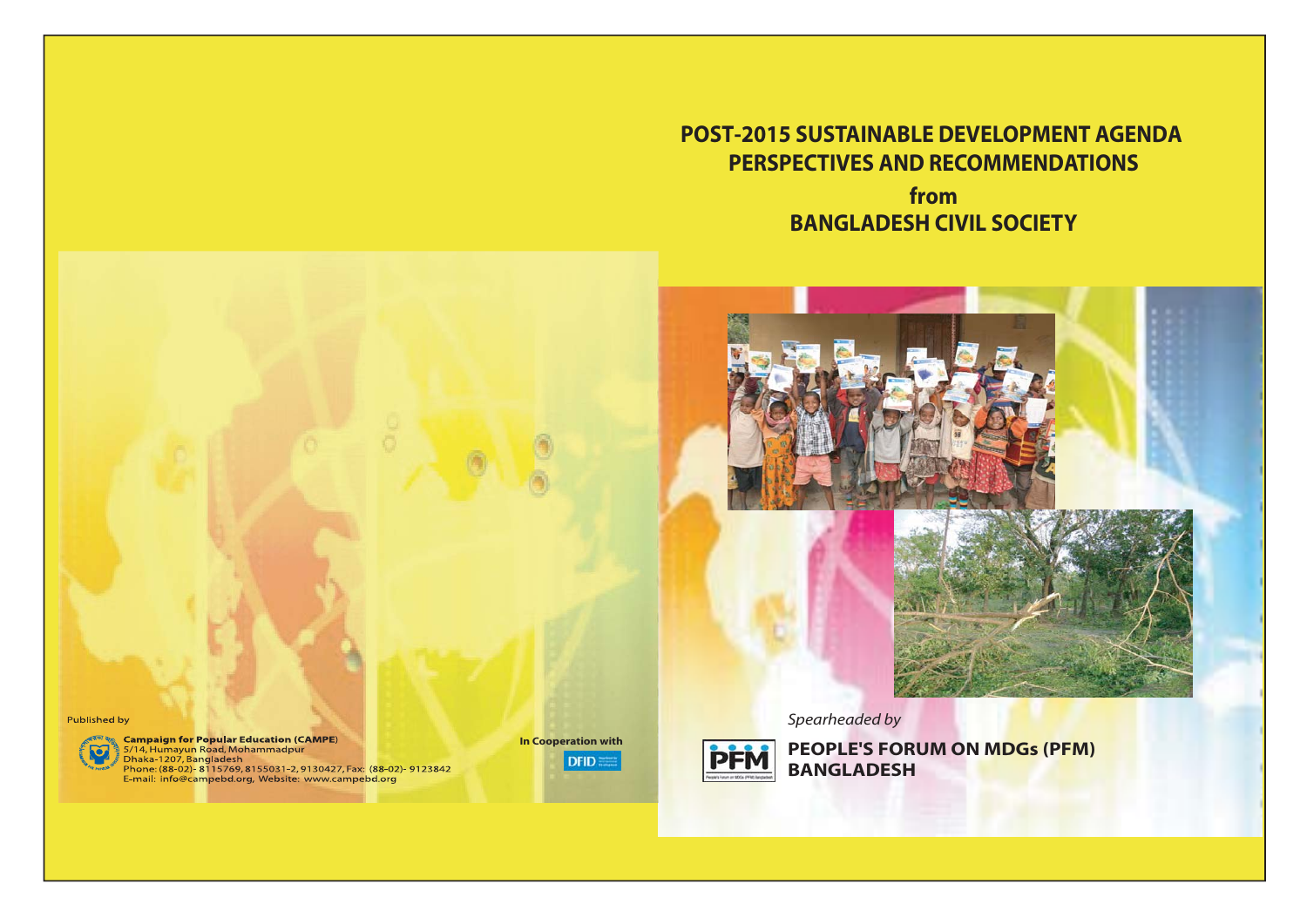# **POST-2015 SUSTAINABLE DEVELOPMENT AGENDA PERSPECTIVES AND RECOMMENDATIONS FROM BANGLADESH CIVIL SOCIETY**

*Spearheaded by* **PEOPLE'S FORUM ON MDGs (PFM) BANGLADESH**



Dhaka, Bangladesh September 2013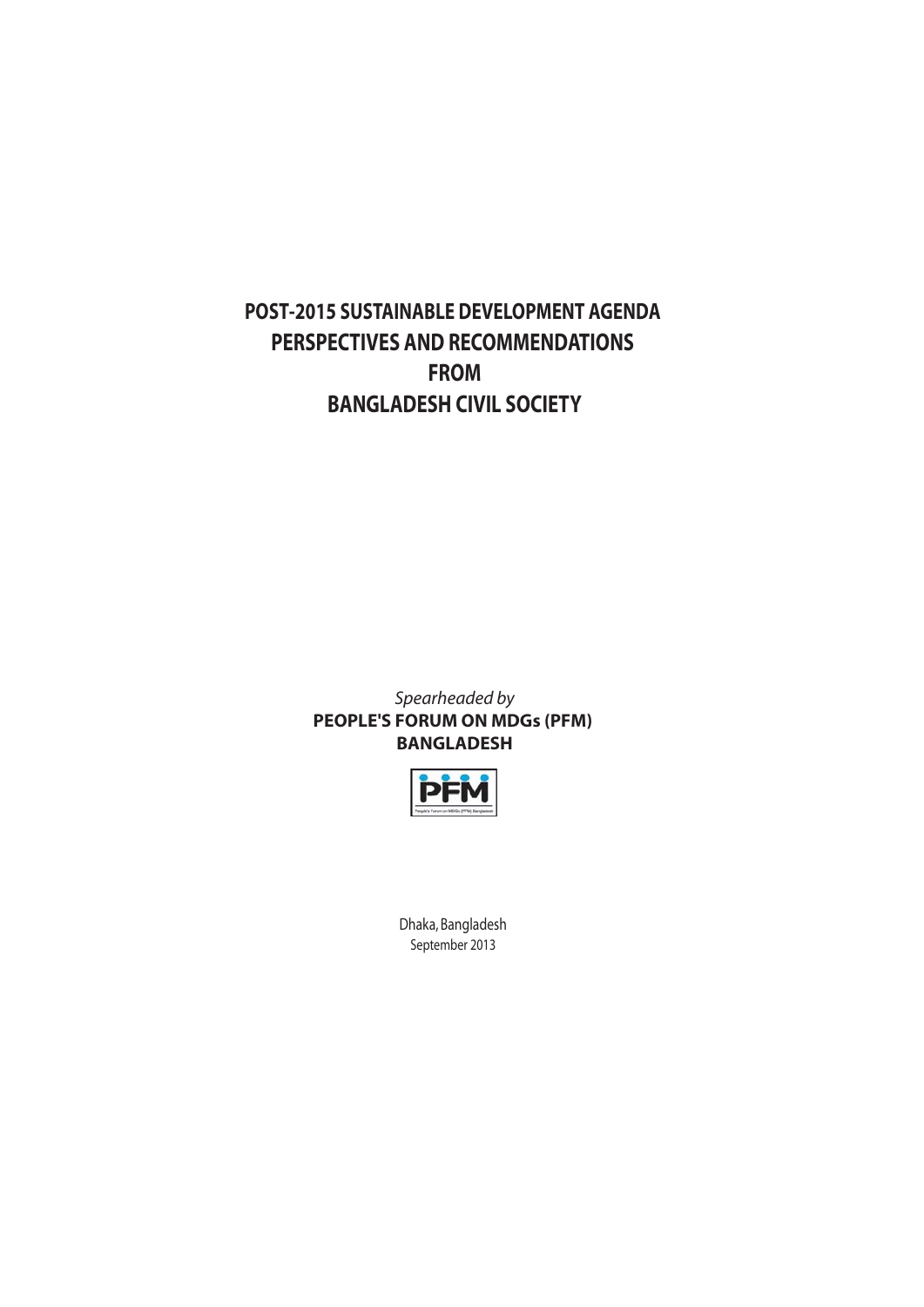### **Published by CAMPE On behalf of PFM**



Campaign for Popular Education (CAMPE)<br>5/14, Humayun Road, Mohammadpur 5/14, Humayun Road, Mohammadpur Dhaka-1207, Bangladesh Phone: (88-02)- 8115769, 8155031-2, 9130427 Fax: (88-02)- 9123842 E-mail: info@campebd.org Website: www.campebd.org

**First Published:** September 2013

**Copyright** © Campaign for Popular Education (CAMPE), Bangladesh

**Cover Design** Moksadur Rahman, CAMPE & Monira Sultana, CAMPE

**Printing** Agami Printing and Publishing Co. 27 Nilkhat, Babupara, Dhaka

**ISBN:** 978-984-33-7806-4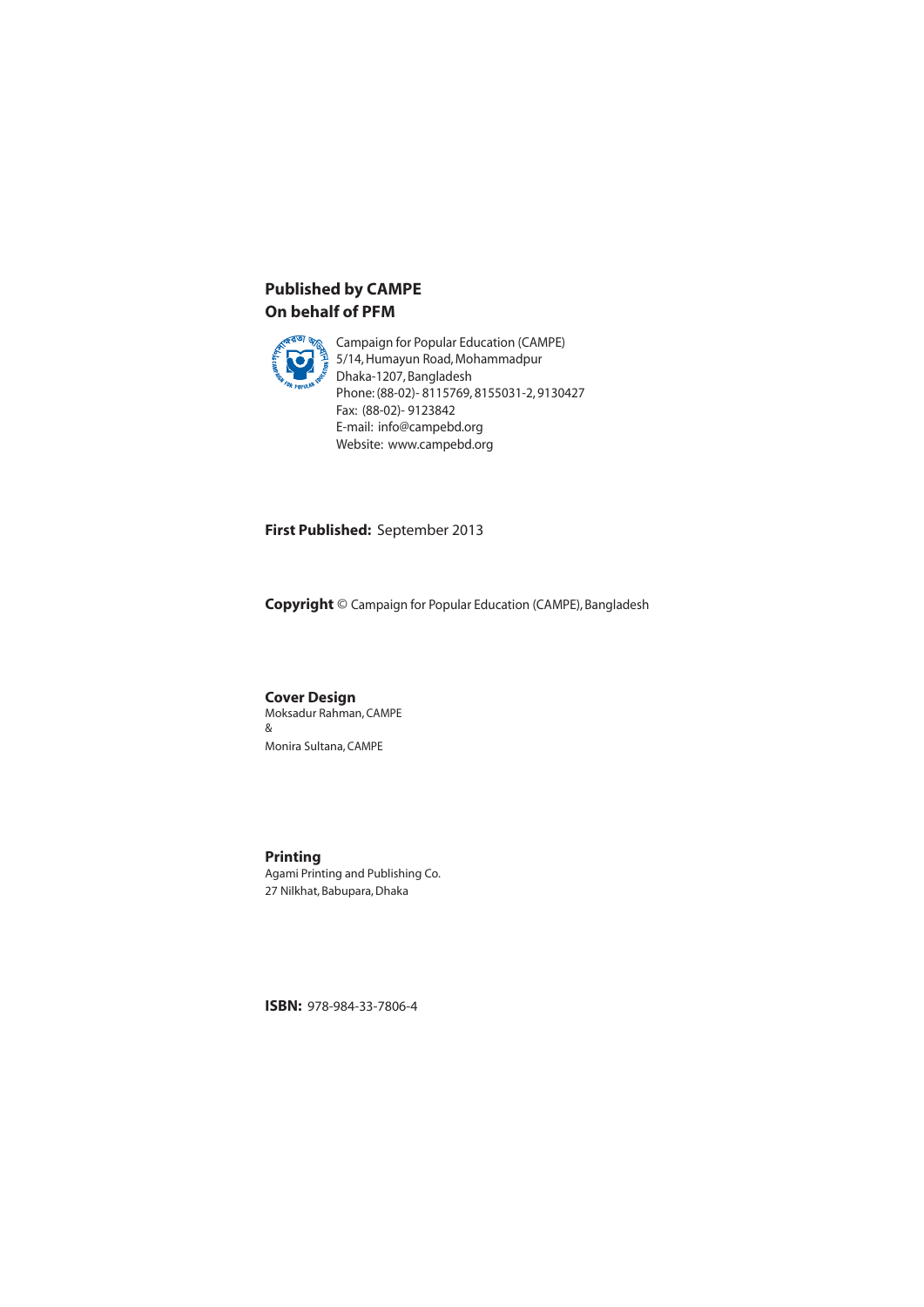# **Preface**

This exercise has been conducted, keeping in perspective the global processes at work within the United Nations and in countries and by various stakeholders around the world concerning the formulation of a Post-2015 Sustainable Development Agenda, but is mainly based on the inputs of civil society stakeholders in Bangladesh. Lessons learnt from the manner of the formulation and the implementation of the MDGs have been given due consideration along with all ideas, perspectives, and opinions generated through the stakeholder consultations undertaken at various levels of Bangladesh society, including at the local space.

The exercise, thus conducted, has produced an outcome proposing a people-centred, equitable, inclusive, and sustainable Post-2015 Sustainable Development Agenda in terms of an appropriate Framework along with Goals and associated Targets and Indicators. It is our expectation that the analyses provided and the proposed Framework, Goals, Targets and Indicators will receive due attention in the Post-2015 Agenda formulation process. In all 13 Goals, 50 Targets and 199 Indicators are proposed.

In carrying out this exercise, all the participating institutions, which are member institutions of the People's Forum on MDGs (PFM) in Bangladesh, and the contributing individuals have put in their efforts with commitment and dedication. Rasheda K Chowdhury, Convener of the PFM in Bangladesh, has ably directed and supervised the whole process of stakeholder consultations. Dr Manzoor Ahmed prepared a preliminary draft synthesis report. S. M. Ahsanul Aziz of DOE has assisted me in finalising the document. All of them deserve appreciation and thanks. It may also be noted with thanks that the Palli Karma-Sahayak Foundation (PKSF) has facilitated holding of all national level consultations.

# **Dr Qazi Kholiquzzaman Ahmad**

Coordinator The Bangladesh PFM-led Civil Society Exercise on Post-2015 Sustainable Development Agenda Dhaka, September 2013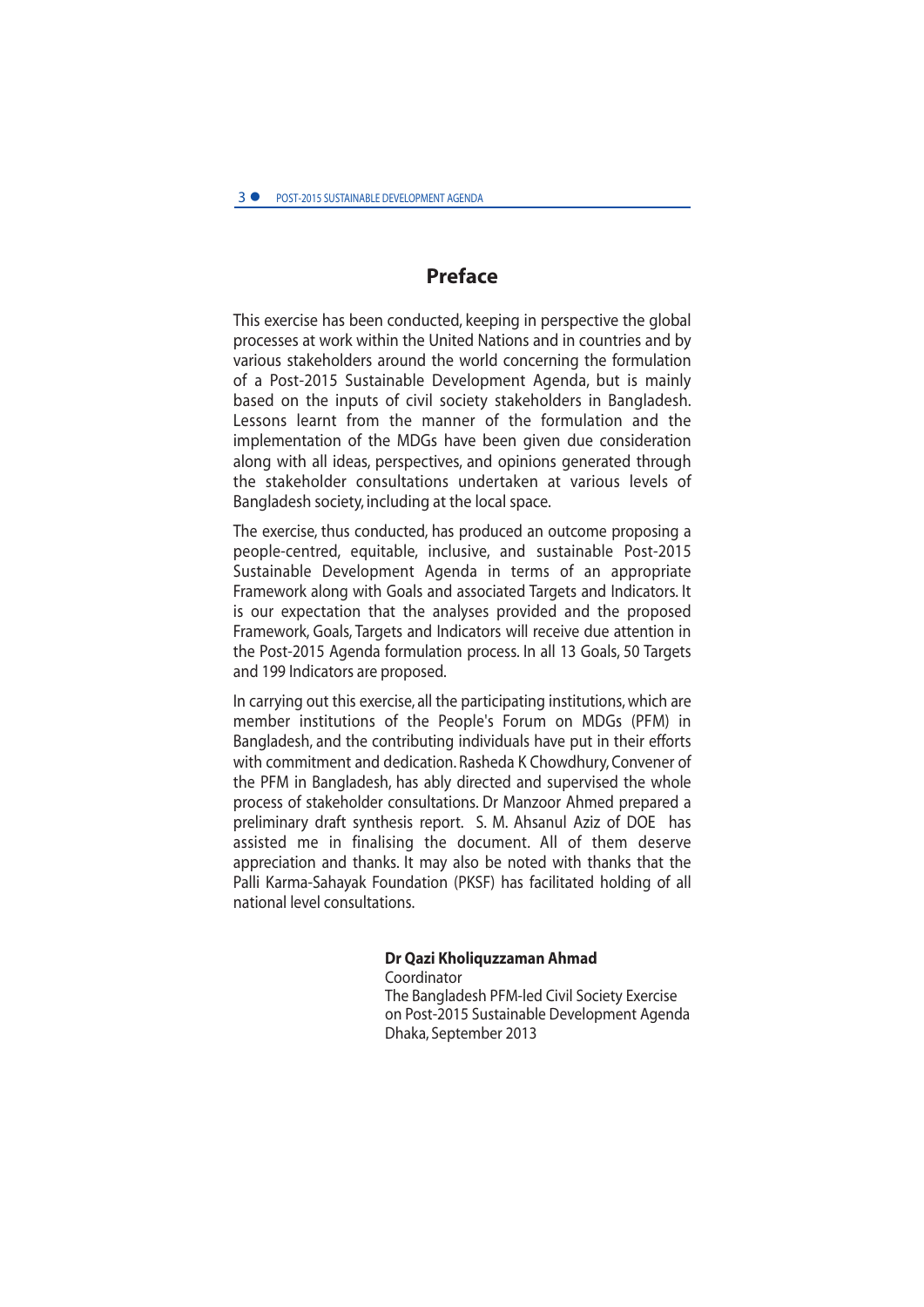### **Foreword**

CAMPE has been serving as the secretariat for Peoples Forum on MDGs (PFM), Bangladesh since 2005 trying to amplify civil society voice towards achieving the MDGs. It may be worth mentioning that PFM is <sup>a</sup> multi-stakeholder forum including members of Education Watch Group, Teacher Unions, INGOs, NGOs, CBOs and individual academics and researchers. During the past few years CAMPE, on behalf of PFM, coordinated the publication of 3 Civil Society Reports on the progress and challenges of achieving the MDGs in Bangladesh.

With 2015 round the corner and the MDG goalpost waiting to be reached PFM, like other Civil Society organizations, also started to buzz. Several strategic meetings were organized by CAMPE under the banner of PFM. It was agreed that PFM would prepare <sup>a</sup> citizens'/people's report to influence the Post-2015 agenda covering all nine thematic areas, as suggested by UN. For each thematic area <sup>a</sup> lead agency was identified who could prepare <sup>a</sup> concept note on each of the thematic areas. A common guideline/format was agreed for preparing the report.

The report was expected to be used for strengthening campaigns on Education, Health, Population Dynamics, Environment, Women's Development and such other national policies and state commitments. Action Aid Bangladesh, BIDS, BRAC, BU-IED, BUP, CAMPE, Education Watch OXFAM, PKSF, Steps Towards Development, WAVE Foundation and other organizations along with Prof. Dalem Chandra Bormon, Prof. Dr. Nurun Nabi, Dr. Kaosar Afsana came forward to join the process. Accordingly 9 thematic papers were prepared and shared with stakeholders. All the comments received from national, sub-national and community levels were integrated before reaching the final stage as it appears now. Dr. Manzoor Ahmed, Advisor of BU-IED prepared <sup>a</sup> synthesis report consolidating the thematic reports. Dr. Qazi Kholiquzzaman Ahmad, Chairman, PKSF coordinated the whole process and edited the final report. Our special thanks to them.

We would like to take this opportunity to thank each and every individual /organization who participated in this process and helped us come up with this report. Last but not the least our thanks go to the people at the grassroots level for their contribution and spontaneous participation during the sharing meetings.Their inputs have enriched the report and reflected their expectations, concerns and realities.

Our highest appreciation for the staff of PKSF and CAMPE who worked relentlessly to bring everyone together.

We would feel happy if this initiative of PFM could serve its purpose by providing thousands of MDG Post-2015 campaigners an advocacy tool for establishing the right of each and every human being to live with freedom and dignity.

#### **Rasheda K. Choudhury**

Executive Director (CEO), CAMPE &Convener, PFM Bangladesh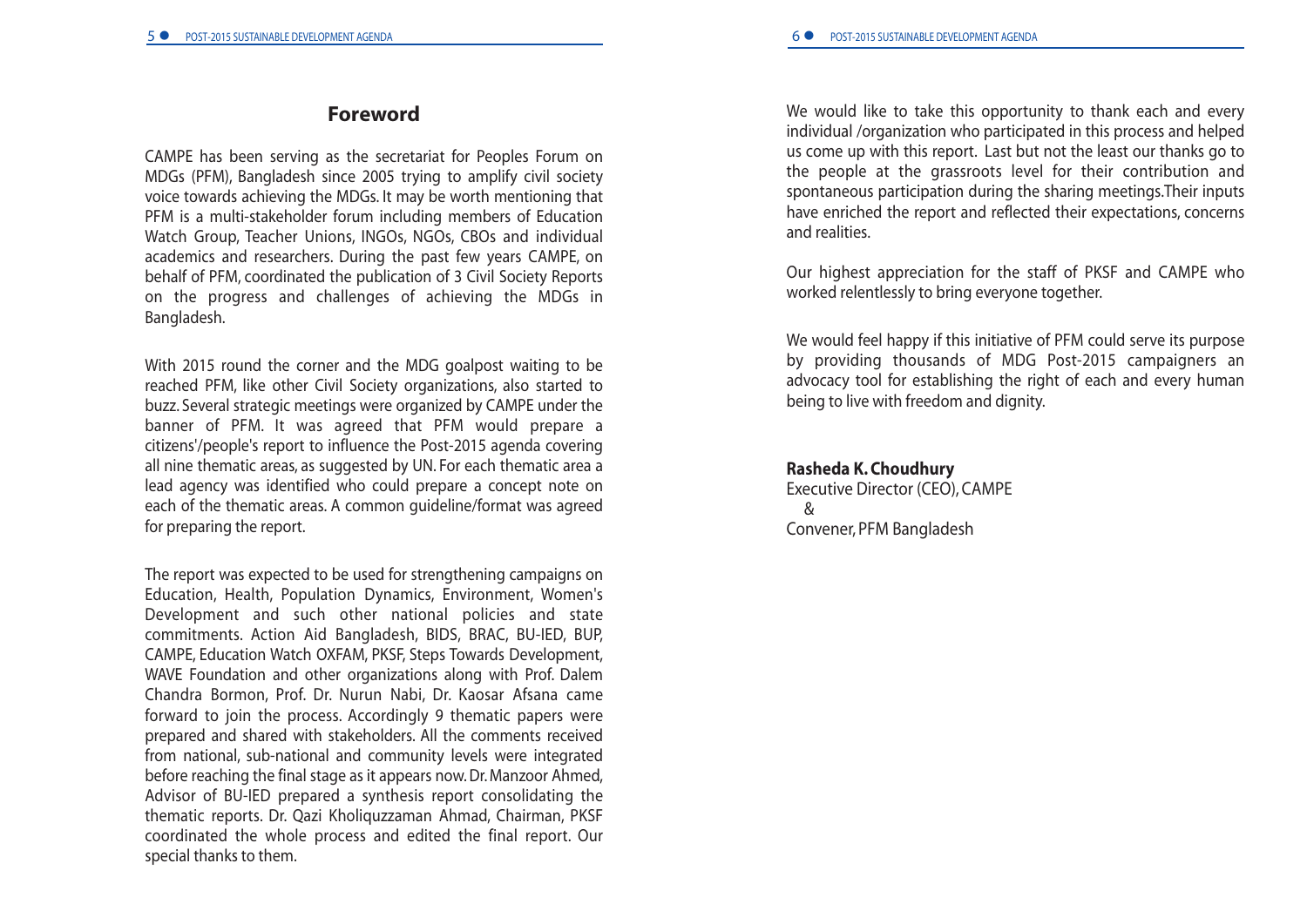#### **Introduction**

As the terminal year (2015) for the targets adopted under the Millennium Development Goals (MDGs) approaches, work on the formulation of Global Post-2015 Development Agenda is intensifying within the United Nations, in countries around the world, and among the UN-recognized Major Groups (women, children and youth, indigenous people, NGOs, local authorities, workers and trade unions, business and industry, scientific and technological communities, farmers) and other stakeholders.The UN Secretary-General had appointed <sup>a</sup> UN Task Team in January 2012 and <sup>a</sup> High Level Panel of Eminent Persons on Post-2015 Development Agenda (HLP) in July 2012. All states and other stakeholders have been encouraged to make recommendations. The Rio+20 conference held in June 2012 called for theformulation of Post-2015 Sustainable Development Goals (SDGs) in an open, transparent and participatory manner. In pursuance of this call, <sup>a</sup> UN Open Working Group (OWG) has been established in January 2013, where all states and major groups have been debating relevant issues. Both the UN and the Rio+20 process inputs are expected to be marshalled into one unified Post-2015 Sustainable Development Agenda (henceforth Post-2015 Agenda) to be debated and adopted by the UN General Assembly, acceptable by and applicable to all countries and other stakeholders.

The UN Task Team submitted its Report, Realizing the Future We Want for All, in June 2012 and the HLP submitted its Report, A New Global Partnership: To Eradicate Poverty and Transform Economies through Sustainable Development on 30 May 2013. Both the Reports have suggested <sup>a</sup> people-centred framework for the Post-2015 Agenda. Thus, the UN Task Team Report invokes the core values and issues of human rights, equity, sustainability, inclusive social and economic development, environmental sustainability, and peace and security, while the HLP calls for five shifts (leave no one behind; put sustainable development at the core; transform economies for jobs and inclusive growth; build peace and effective, open and

accountable institutions for all; and forge <sup>a</sup> new global partnership) for establishing equitable and sustainable post-2015 development process. A basic framework has emerged from these two Reports to build on. At the same time, proposals and recommendations have been pouring in from many stakeholders from around the world. It is the task of the UNthrough the office of the Special Advisor to the UN Secretary-General on the Post-2015 Development Agenda and other mechanisms he has set up to sift through all of these to develop <sup>a</sup> Post-2015 Agenda with Goals, Targets and Indicators anchored on an appropriate framework for inclusiveness, equity and sustainability. This outcome would then be debated in the UN General Assembly for <sup>a</sup> Post-2015 Agenda to be finally adopted by end 2015.

The UN OWG, which includes all UN member states, can be highly influential in helping determine the final outcome of the Post-2015 Agenda formulation process because it is the UN member states, whose representatives, will debate and finally adopt an Agenda. The UN OWG is, therefore, urged to listen to and act on the voices in favour of, both nationally and globally, people-centric, equitable, inclusive, and sustainable Post-2015 Development Framework with appropriate Goals, Targets and Indicators.

Bangladesh government has already forwarded its proposals and recommendations to the UN. This is <sup>a</sup> Bangladesh Civil Society Report with proposals and recommendations on the Framework, Goals,Targets and Indicators for the Post-2015 Agenda.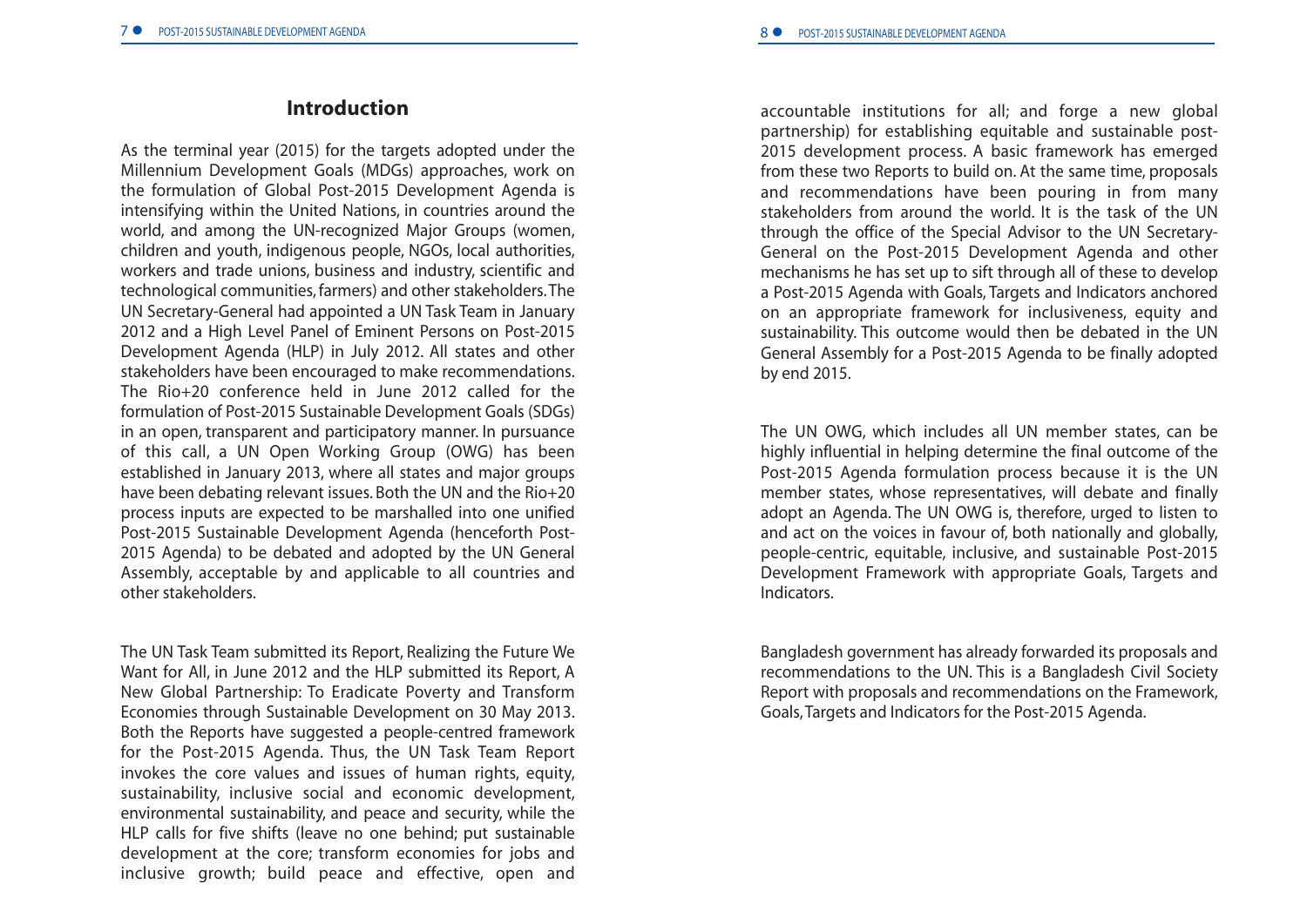### **The Process**

The point of departure has been the experiences generated from the manner of the formulation of the MDGs and theirimplementation.The MDGs were picked ignoring the Framework proposed in the Millennium Declaration in terms of the fundamental principles of freedom, equality, solidarity, tolerance, respect for nature, and shared responsibility for world economic and social development as well as threats to international peace and security. Thus, the MDG-Agenda is <sup>a</sup> collection of goals without <sup>a</sup> Framework for bringing about <sup>a</sup> sustainable peoplecentred development process; and it has not. Although, globally and in many countries, significant achievements have been made in respect of several key targets under different goals, glaring inequalities and lack of coherence underpin the whole process globally and in countries.

It should be noted, however, that the MDGs are easy to understand and the targets chosen are measurable. This has been the main reason why, it appears, the MDGs caught the imagination of governments and other stakeholders around the world. As <sup>a</sup> result, enthusiasm relating to the implementation of the MDGs has been tremendous, the like of which has never been seen concerning implementation of <sup>a</sup> global agenda. This lesson surely suggests that the Post-2015 Agenda should also be easy to understand, focused, and limited in number. All these and other experiences and lessons arising from the MDG-process have been taken into account to inform the process of work and the formulation of the outcome of this civil society exercise.

The civil society, non-governmental development and advocacy organizations, and human rights organizations and concerned individuals had formed <sup>a</sup> forum called "People's forum on MDGs" (PFM), which was launched in 2004. In the context of the post-2015 discussion, the PFM became proactive and initiated <sup>a</sup> civil society dialogue keeping in view the Rio+20 focus on Sustainable Development Goals (SDGs). In formulating <sup>a</sup> Post2015 Agenda, the PFM carried out <sup>a</sup> series of consultations with many stakeholders at various levels of society. The process involved several phases: (i) Selection of themes and the preparation of thematic papers for each selected theme.The PFM selected nine themes to generate inputs to <sup>a</sup> Post-2015 Agenda, namely: Gender and Inequality, Poverty and Inequality, Food Security and Nutrition, Governance, Growth and Employment, Education, Environmental Sustainability, Conflict Resolution, and Health and Population Dynamics; (ii) Work on each theme to generate inputs to <sup>a</sup> post-2015 Agenda. A number of member organizations of the PFM were tasked for dealing with specific themes to generate inputs for Post-2015 Agenda. The list of organizations/resource persons with responsibility for different themes is shown in *Annex-1*; (iii) Consultation meetings.

Draft thematic papers were prepared and presented to and feedbacks generated from <sup>a</sup> series of three PFM meetings starting on 13 December, 2012 at the national level. Also, <sup>a</sup> series of consultations at the local level have been organized around the country to generate opinions and perspectives of people <sup>a</sup> large. The thematic papers have followed <sup>a</sup> common structure, containing main thematic concerns, issues in Bangladesh, <sup>a</sup> brief review of the progress in the relevant area in relation to the MDG goals and targets and the constraints encountered globally and in Bangladesh, and the way forward (ideas about what could be in <sup>a</sup> Post-2015 Agenda).

The position papers were updated and revised on the basis of the inputs generated through the consultations. The analyses and arguments in the thematic papers directly and by implication have offered ideas and proposals for the purpose; and (iv) Final National consultation. A National consultation workshop was held on 08 July 2013 at Palli Karma-Sahayak Foundation (PKSF), Dhaka to review the draft summary report and generate further inputs.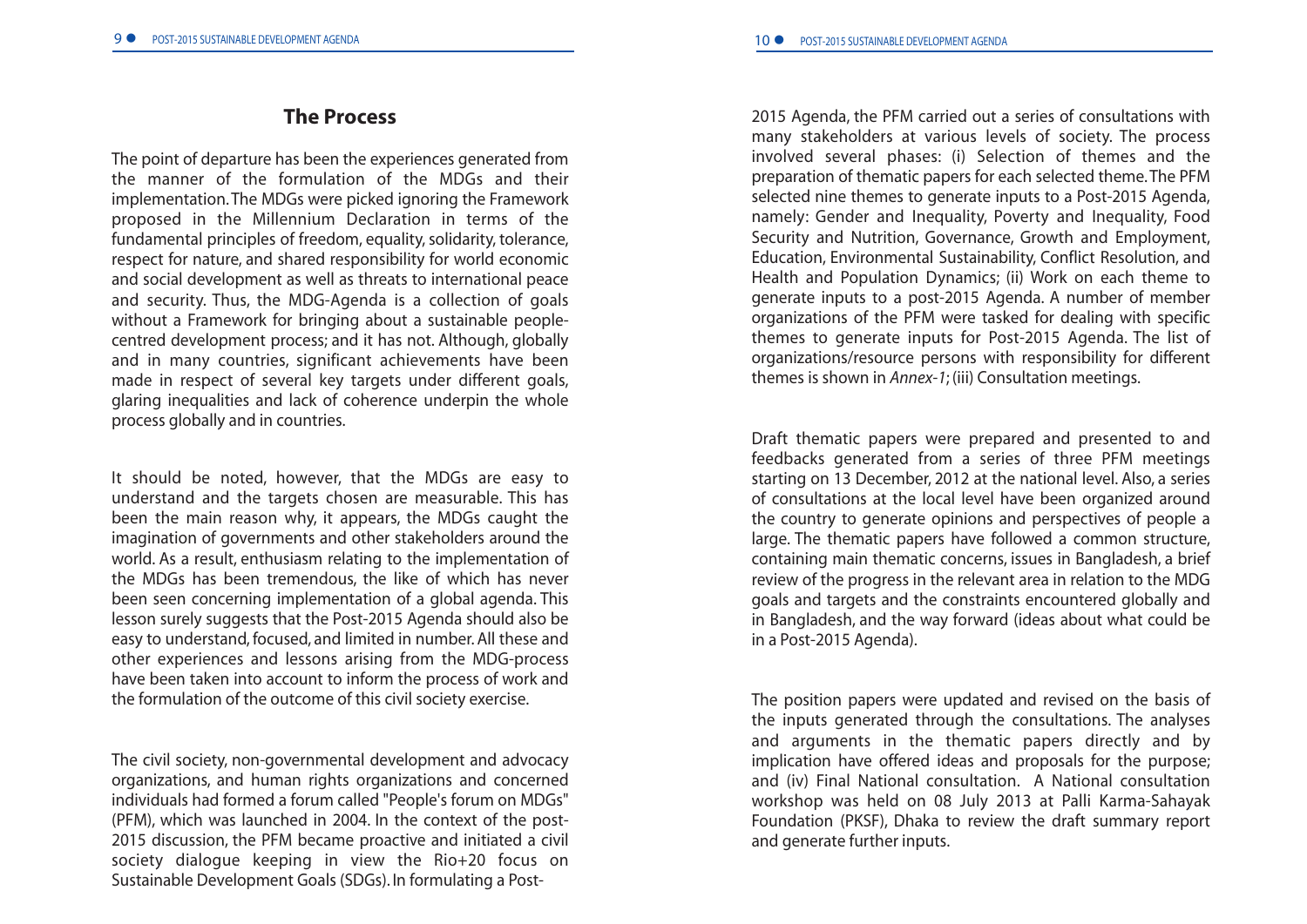Finalization of proposals towards the formulation of the Post 2015 Agenda. Taking into the outcomes of the multi-level stakeholder consultations as well as the MDGs formulation andimplementation related experiences and lessons, as noted earlier, the PFM has developed concrete proposals in terms of <sup>a</sup> people-centred, equitable, inclusive, and sustainable development Framework including <sup>a</sup> set of appropriate Goals and associated Targets and Indicators for the Post-2015 Agenda to be forwarded to UN for consideration.



### **Achievements Relating to the MDGs with Focus on Bangladesh**

The achievements have been uneven among the concerned countries around the world. For example, poverty reduction target has already been globally achieved, but some 80% of that is due to China. Thus, there are many countries, among LDCs, particularly in Africa, where success on this count has been limited or there is even backsliding in some cases. In this backdrop, Bangladesh has done tremendously well.

Bangladesh has already achieved <sup>a</sup> number of the key targets under different Goals, which include: poverty ratio, poverty gap ratio, gender parity at primary and secondary levels of education, under five mortality reduction, containing HIV infection, children under five sleeping under insecticide treated bed nets, and detection and cure of TB and DOTS. The country is also on track for achieving several other key targets by 2015 viz., net primary level enrollment, infant mortality rate, prevalence of underweight children under five, maternal mortality rate, contraceptive prevalence rate, proportion of one year-old children immunized, and proportion of people using an improved source of drinking water.

There are other targets on which substantial progress has been achieved although the targets set may not be reached by 2015. Yet, there is in the country about 45-50 million people who are still poor and they include various particularly disadvantaged groups. Social disparities, like in many other countries around the world, are high in Bangladesh. It is possible to use the experiences and lessons arising from the MDGs process in future; but, for the period beyond 2015, <sup>a</sup> people-centred equitable, inclusive and sustainable development framework with appropriate goals, targets and indicators.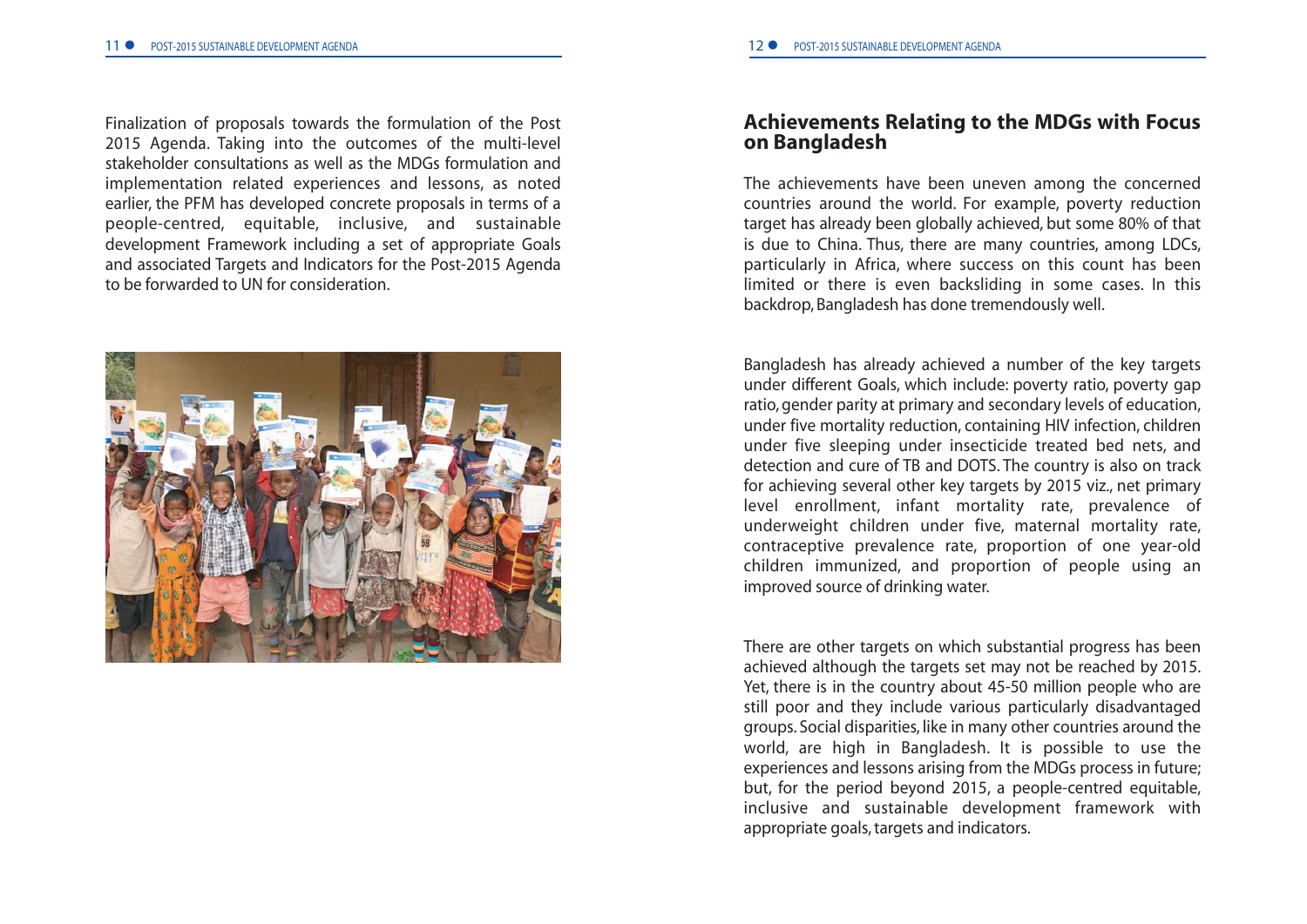#### **The Proposed Post-2015 Sustainable Development Agenda**

#### **The Proposed Framework**

The Framework on which the Post-2015 Agenda should be anchored must invoke the following fundamental principles: freedom, equality, solidarity, human rights and human dignity, inclusiveness, respect for nature, shared responsibility of managing world's social and economic development and threats to international peace and security based on differentiated responsibility and respective capabilities.

Also, there must be full political commitment all-round to implement the Agenda; and all stakeholders should perform their responsibilities and fulfill their commitments with dedication. An effective monitoring regime needs to be developed to measure, report and verify the performances of all stakeholders in an effective and transparent manner. Unlike the MDG agenda, which is donor-driven, the Post-2015 Agenda is for all countries, developed and developing; and, hence, the responsibilities of both developed and developing countries need to be stated in as concrete terms as possible so that they can be properly monitored. Also, the responsibilities of other stakeholders such as the business community and civil society organizations need to be clarified and defined and their performance also monitored. In this context, it may be noted that the MDG-8 was vague and subject to many interpretations, which has, therefore, remained something to debate on, and has understandably produced very little results.

# **The Proposed Goals,Targets and Indicators**

#### *Goal 1:* **Eradicate Poverty and Reduce Inequality**

| <b>Targets</b>                                 | <b>Indicators</b>                                                                                                                                  |
|------------------------------------------------|----------------------------------------------------------------------------------------------------------------------------------------------------|
| 1.1 Eradicate poverty, taking                  | <b>Income Poverty Indicators</b>                                                                                                                   |
| its<br>into<br>account<br>multidimensionality. | • Proportion of population under<br>lower national poverty line.                                                                                   |
|                                                | • Proportion of population under<br>upper national poverty line.                                                                                   |
|                                                | Proportion of population living<br>on income below PPP \$1.25 per<br>day per capita.                                                               |
|                                                | Proportion of population living<br>on income below PPP \$2 per<br>day per capita.                                                                  |
|                                                | Poverty gap ratio (depth of<br>poverty)                                                                                                            |
|                                                | Squared poverty gap ratio<br>(inequality among the poor).                                                                                          |
|                                                | Share of the poorest quintile in<br>national income/ consumption.                                                                                  |
|                                                | Human Poverty Indicators                                                                                                                           |
|                                                | Human Development Index<br>(HDI), overall and gender<br>differentiated                                                                             |
|                                                | • Proportion of population below<br>at least one of the poverty lines<br>from among the chosen key<br>dimensions (to be identified) of<br>poverty. |
|                                                | or<br>An appropriately combined<br>poverty line or a quality of life<br>index-based poverty line.                                                  |
|                                                |                                                                                                                                                    |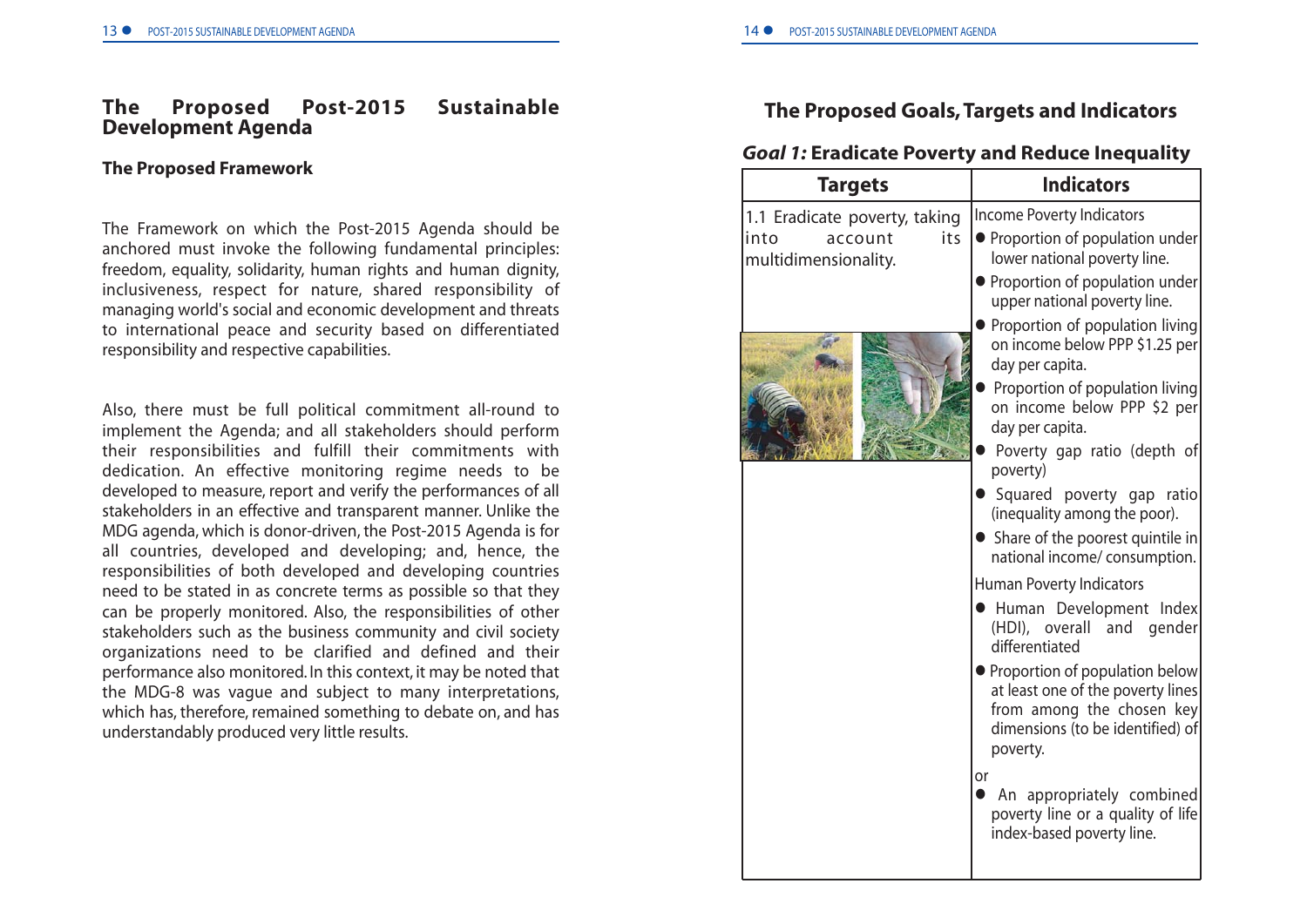| <b>Indicators</b><br>• Poverty measures as above for<br>particularly disadvantaged                                                                                             |
|--------------------------------------------------------------------------------------------------------------------------------------------------------------------------------|
|                                                                                                                                                                                |
| deprived<br>population<br>and<br>groups.                                                                                                                                       |
| • Income and consumption Gini<br>Coefficients.                                                                                                                                 |
| Percentage of population too<br>poor, who should be brought<br>safety-nets/social<br>under<br>protection measures.                                                             |
| Proportion of the population<br>suffering from grossly unequal<br>access to asset ownership,<br>employment, consumption,<br>and social services-bottom<br>20% and 40%.         |
| Note: Policies and programmes, as<br>appropriate, to be designed<br>and implemented to reduce<br>inequality<br>and<br>promote<br>equitable<br>inclusive<br>and<br>development. |
|                                                                                                                                                                                |
|                                                                                                                                                                                |
|                                                                                                                                                                                |
|                                                                                                                                                                                |

# *Goal 2:* **Eliminate Hunger and Malnutrition and Ensure Adequate Access to Safe Drinking Water and Basic Sanitation**

| <b>Targets</b>                                                                                         | <b>Indicators</b>                                                                                                                                                                    |
|--------------------------------------------------------------------------------------------------------|--------------------------------------------------------------------------------------------------------------------------------------------------------------------------------------|
| 2.1 Ensure food security<br>for all, with focus<br>on<br>balanced diet and safety<br>of food consumed. | Proportion of population in<br>the inadequate calorie intake<br>category (less than<br>2122<br>Kcal/day/person<br>for<br>Bangladesh and appropriate<br>figures for other countries). |
|                                                                                                        | Proportion of population<br>below lower calorie intake<br>level (1805 Kcal/day for<br>Bangladesh).                                                                                   |
|                                                                                                        | Proportion of working age<br>population in inadequate<br>calorie intake category (e.g.<br>both 2122 Kcal and 1805 Kcal<br>for Bangladesh).                                           |
|                                                                                                        | Proportion of population<br>below a composite (balanced)<br>dietary index.                                                                                                           |
|                                                                                                        | Proportion of population<br>under 15 with nutritional<br>deficits and imbalance.                                                                                                     |
|                                                                                                        | Proportion of population over<br>60 with nutritional deficits<br>and imbalance.                                                                                                      |
|                                                                                                        |                                                                                                                                                                                      |
|                                                                                                        |                                                                                                                                                                                      |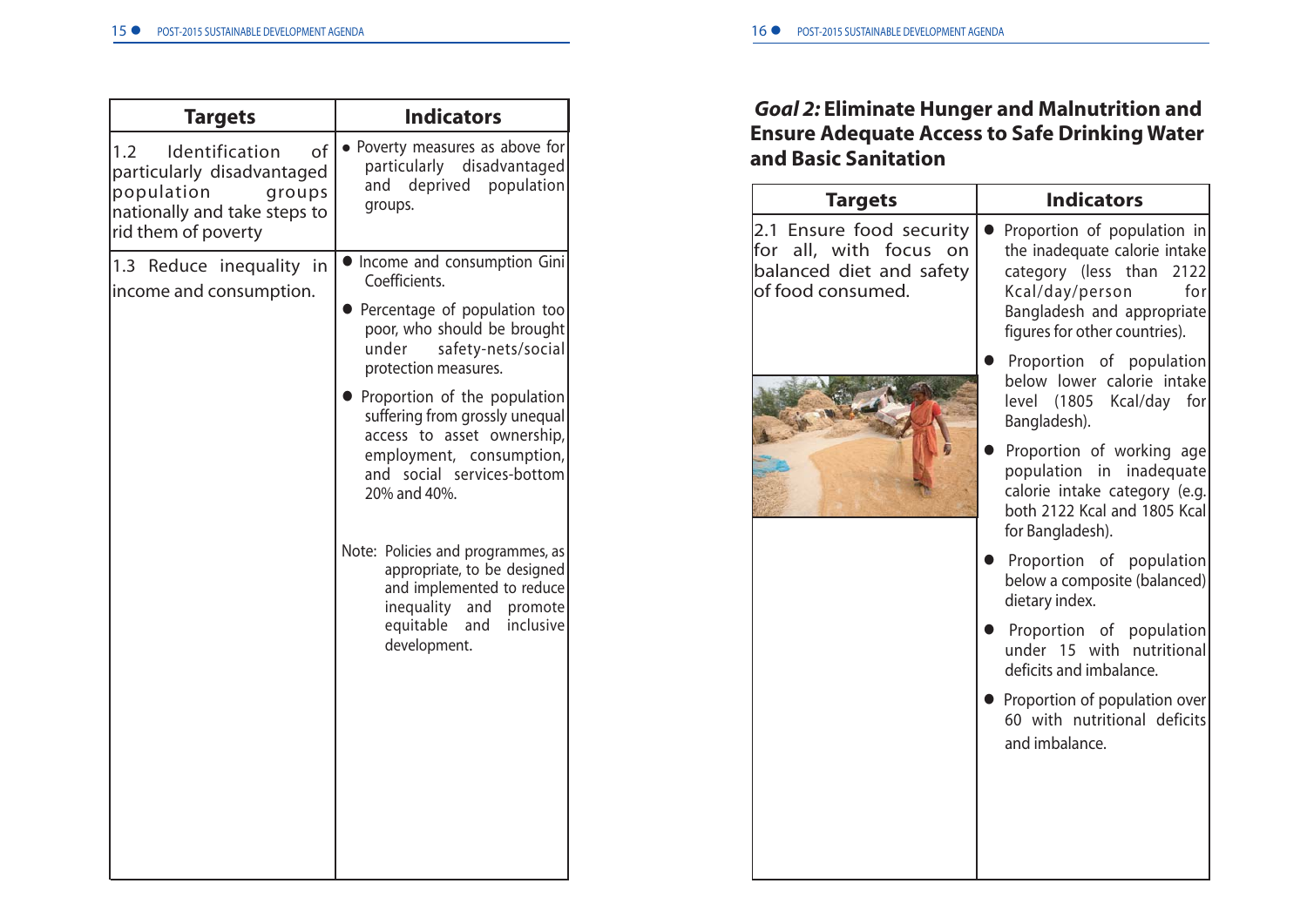| <b>Targets</b>                                              | <b>Indicators</b>                                                                                                                                                                 |
|-------------------------------------------------------------|-----------------------------------------------------------------------------------------------------------------------------------------------------------------------------------|
|                                                             | Right to food law:                                                                                                                                                                |
|                                                             | $\triangleright$ If<br>it<br>exists,<br>the<br>implementation status.                                                                                                             |
|                                                             | $\triangleright$ If not, progress relating to its<br>enactment.                                                                                                                   |
|                                                             | ● Status of<br>food<br>supply<br>certification<br>by Standards<br>after laboratory<br>Institution<br>number<br>tests:<br>manufactured food<br>items<br>tested in the past year.   |
|                                                             | • Testing of vegetables, fruits,<br>fish, meats sold in markets for<br>chemical contamination on a<br>regular basis to ensure food<br>safety for<br>all-coverage,<br>periodicity. |
| 2.2 Ensure sustainable<br>access to safe drinking<br>water. | Proportion of population with<br>$\bullet$<br>access to safe drinking water,<br>rural and urban.                                                                                  |
|                                                             | • Proportion of households with<br>access to safe sources for<br>sufficient quantity of water,<br>rural and urban.                                                                |
|                                                             | · Identification of water-stressed<br>population groups and their<br>safe water access status, rural<br>and urban.                                                                |
|                                                             |                                                                                                                                                                                   |

| <b>Targets</b>                                                                                                               | <b>Indicators</b>                                                                                                                                                                                                                                                                                                                                              |
|------------------------------------------------------------------------------------------------------------------------------|----------------------------------------------------------------------------------------------------------------------------------------------------------------------------------------------------------------------------------------------------------------------------------------------------------------------------------------------------------------|
| 2.3 Ensure sustainable<br>access to basic hygienic<br>sanitation.                                                            | • Proportion of population with<br>access to adequate hygienic<br>sanitation facilities, rural,<br>urban, slums.                                                                                                                                                                                                                                               |
|                                                                                                                              | Proportion of population with<br>access to hygienic toilet<br>facility; rural, urban, slum.<br>Proportion of rural population<br>with awareness about the<br>need for sanitation<br>and<br>cleanliness.                                                                                                                                                        |
| Reduce<br>the<br>$2.4^{\circ}$<br>of<br>proportion<br>undernourished children<br>their<br>and improve<br>nutritional status. | ● Proportion of children under<br>five years of age, who are<br>stunted.<br>• Prevalence of stunting among<br>children under two years of<br>age.                                                                                                                                                                                                              |
|                                                                                                                              | · Proportion of children under<br>five years of age, who are<br>underweight.<br>Prevalence of underweight<br>(less than 2500 grams/5.5<br>pounds) infants at birth.<br>• Proportion of children under 5<br>years of age with low weight-<br>for-height (wasting).<br>of infants<br>● Proportion<br>exclusively breast-fed for the<br>first six months of life. |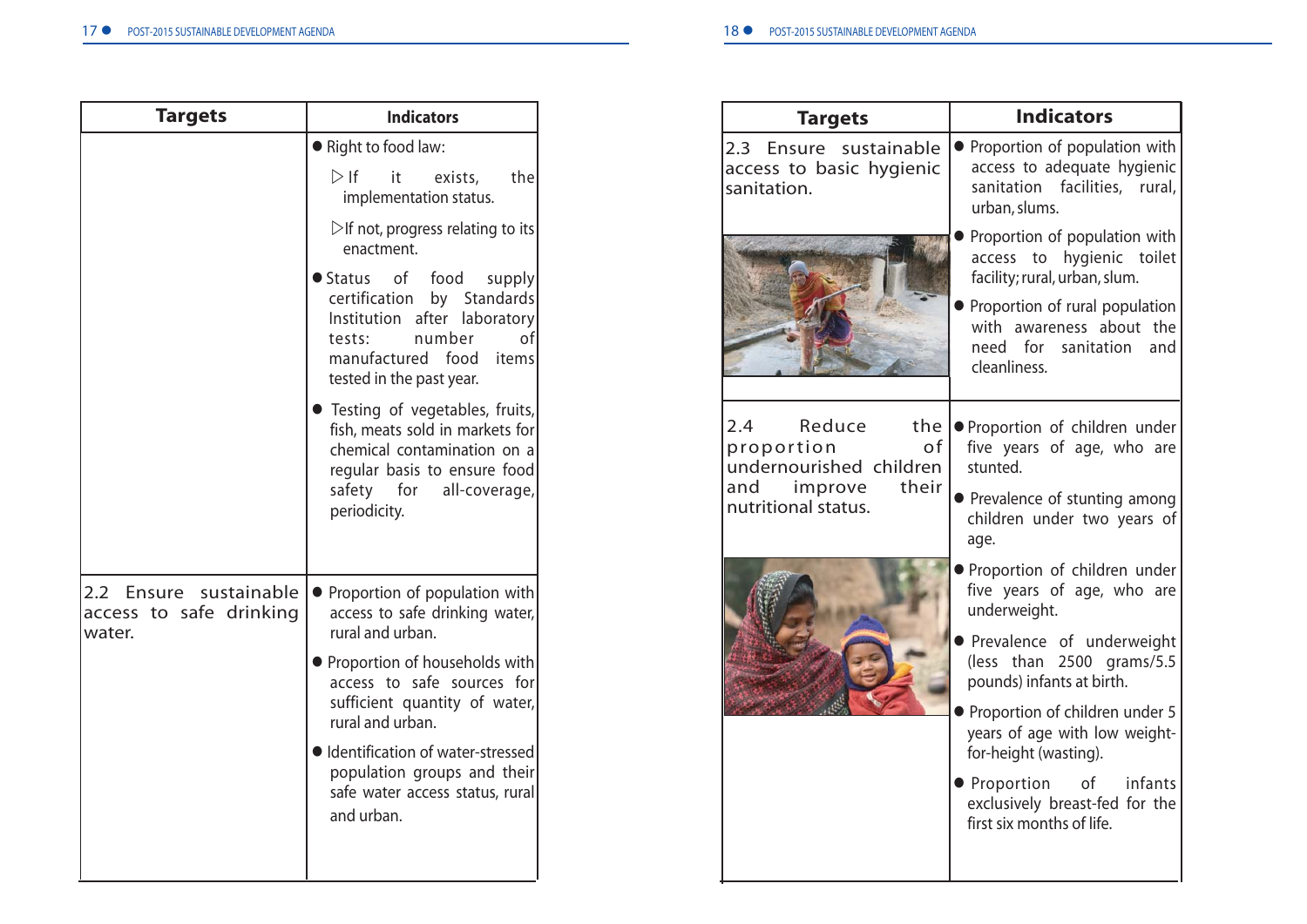# *Goal 3:* **Ensure Decent Work for All**

| <b>Targets</b>                           | <b>Indicators</b>                                                                                                                                                                                                                                                               |
|------------------------------------------|---------------------------------------------------------------------------------------------------------------------------------------------------------------------------------------------------------------------------------------------------------------------------------|
| 3.1 Enhance employment<br>opportunities. | • Labour force participation rate<br>of working age population:                                                                                                                                                                                                                 |
|                                          | $\triangleright$ Male: urban, rural, slums                                                                                                                                                                                                                                      |
|                                          | $\triangleright$ Female: urban, rural, slums                                                                                                                                                                                                                                    |
|                                          | $\triangleright$ People with disabilities,<br>male and female: rural,<br>urban, slums                                                                                                                                                                                           |
|                                          | Proportion of labour force in<br>informal employment by sex<br>and location (rural, urban).                                                                                                                                                                                     |
|                                          | Proportion of labour force in<br>formal employment by sex,<br>location (rural, urban) and<br>level of education.                                                                                                                                                                |
|                                          | • Open unemployment, defined<br>to include all who have not<br>done any work during the<br>past year (i.e. disregarding<br>underemployment) as % of<br>the total labour force.                                                                                                  |
|                                          | $\triangleright$ Rural: male, female                                                                                                                                                                                                                                            |
|                                          | Urban: male, female<br>▷                                                                                                                                                                                                                                                        |
|                                          | • Unemployment rate including<br>underemployment (total<br>labour time available worked<br>by multiplying<br>the<br>out<br>relevant labour force by 8<br>hours a day for say, 300 days<br>during the year and the total<br>labour time worked by the<br>relevant labour force): |

| <b>Targets</b> | <b>Indicators</b>                                                                                                                                                                  |
|----------------|------------------------------------------------------------------------------------------------------------------------------------------------------------------------------------|
|                | Rural: male, female<br>$\triangleright$                                                                                                                                            |
|                | $\triangleright$<br>Urban: male, female                                                                                                                                            |
|                | Availability of formal, non-<br>formal and informal skills<br>development facilities for 15-<br>24 age group.                                                                      |
|                | Rural: male, female<br>$\triangleright$                                                                                                                                            |
|                | ▷<br>Urban: male, female                                                                                                                                                           |
|                | People with disabilities: rural,<br>urban                                                                                                                                          |
|                | Employment in<br>major<br>economic sectors, informal<br>and formal sectors<br>(e.g.<br>agriculture, rural non-farms,<br>industry, services) by sex and<br>location (rural, urban). |
|                | Growth rate of GDP per person<br>employed.                                                                                                                                         |
|                | Proportion of own-account<br>and unpaid family workers in<br>total employment:                                                                                                     |
|                | Rural: male, female<br>$\triangleright$                                                                                                                                            |
|                | ▷<br>Urban: male, female                                                                                                                                                           |
|                | Proportion of employed<br>people with income less than<br>PPP \$2 per day/person and<br>PPP \$1.25 per day/person.                                                                 |
|                | GDP elasticity of employment                                                                                                                                                       |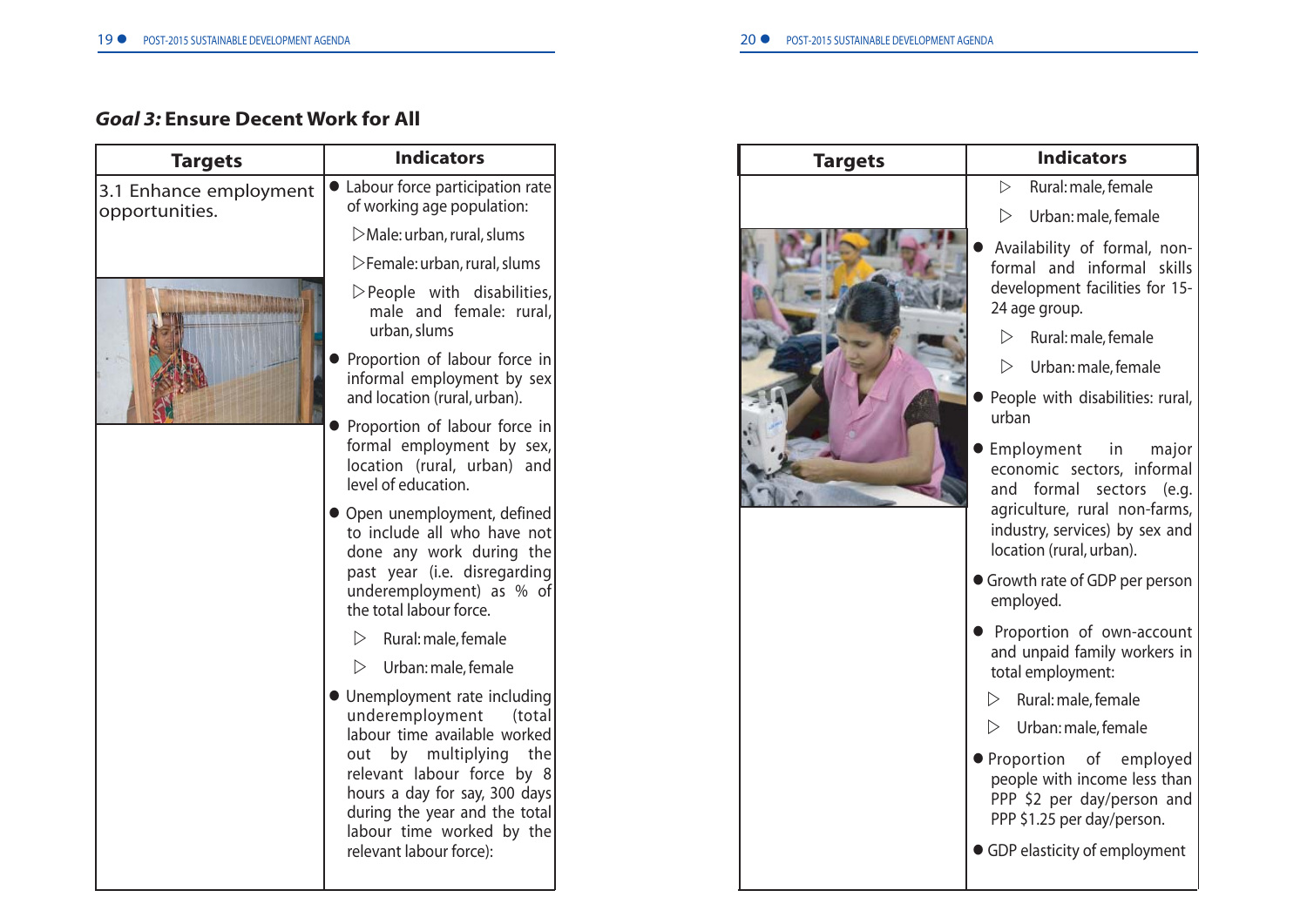| <b>Targets</b>            | <b>Indicators</b>                                                                                                                    |
|---------------------------|--------------------------------------------------------------------------------------------------------------------------------------|
| 3.2 Ensure labour rights. | Existence or otherwise of a<br>comprehensive labour law.                                                                             |
|                           | $\triangleright$ If it exists, is it inadequate? If<br>so, it needs to be improved<br>and is there any move to<br>that end?          |
|                           | $\triangleright$ If not, any progress towards<br>enactment                                                                           |
|                           | Right to form labour unions in<br>various sectors: status; what<br>more needs to be done.                                            |
|                           | <b>•</b> Existence of functioning labour<br>unions in various sectors.                                                               |
|                           | • Work environment fulfilling<br>decent work conditions in<br>various sectors.                                                       |
|                           | of formal<br>business/<br>$\%$<br>enterprises compliant with<br>labour laws and relevant laws<br>of the land.                        |
|                           | % of formal businesses/<br>enterprises with mechanisms<br>and<br>action<br>report on<br>to<br>against<br>gender-based<br>harassment. |
|                           | • Social protection of lower paid<br>workers in % by sector, sex<br>and urban-rural breakdown.                                       |
|                           |                                                                                                                                      |
|                           |                                                                                                                                      |

| <b>Targets</b>                                                                                                        | <b>Indicators</b>                                                                                                                                                                            |
|-----------------------------------------------------------------------------------------------------------------------|----------------------------------------------------------------------------------------------------------------------------------------------------------------------------------------------|
| 3.3 Ensure<br>legally<br>and<br>procedurally appropriate<br>migration of workers, going<br>to different countries and | Number of workers migrating<br>to different countries annually<br>broken down by the manner<br>of their migration:                                                                           |
| ensure their labour rights in                                                                                         | $\triangleright$ % legal,                                                                                                                                                                    |
| the receiving countries.                                                                                              | $\triangleright$ % illegal,                                                                                                                                                                  |
|                                                                                                                       | $\triangleright$ also % incurring unduly<br>high costs,                                                                                                                                      |
|                                                                                                                       | $\triangleright$ % incurring reasonable<br>costs                                                                                                                                             |
|                                                                                                                       | Proportion of migrated<br>workers receiving coverage of<br>workers'<br>rights<br>such<br>as<br>standard wages and related<br>benefits and social protection<br>in major receiving countries. |
| 3.4 Eliminate child (under<br>14) labour.                                                                             | Child workers as % of children<br>10-15 by sector, sex, and<br>location (rural, urban).                                                                                                      |
|                                                                                                                       |                                                                                                                                                                                              |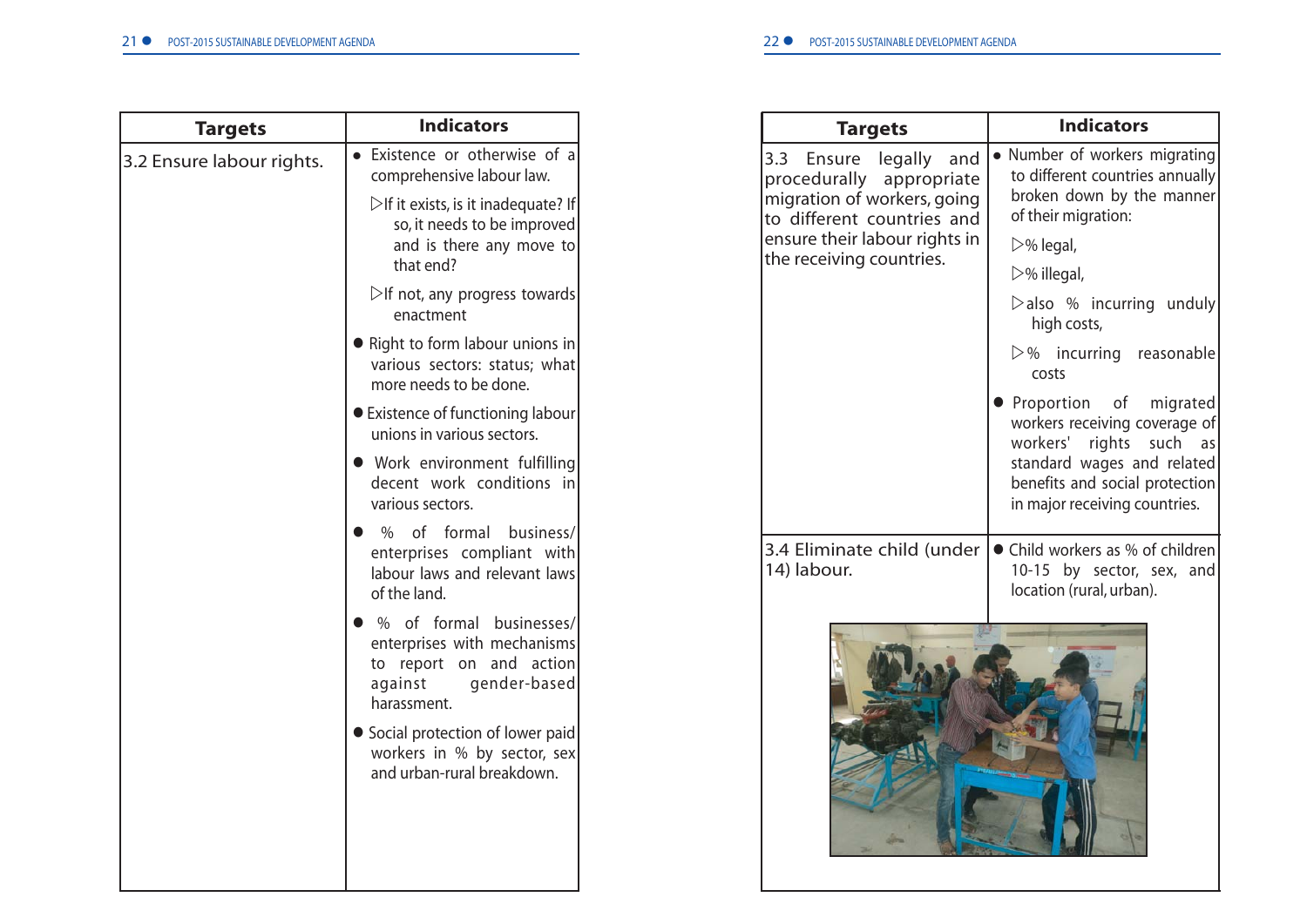# *Goal 4:* **Ensure that All Children Complete Primary Education (up to class 8 in Bangladesh, and as appropriate in other countries) of Acceptable Quality**

| <b>Indicators</b><br><b>Targets</b>                                                                                                 |                                                                                                                                                                                                                                                                                                                               |
|-------------------------------------------------------------------------------------------------------------------------------------|-------------------------------------------------------------------------------------------------------------------------------------------------------------------------------------------------------------------------------------------------------------------------------------------------------------------------------|
| 4.1<br>Ensure that<br>all<br>children of age $4+$ up to<br>reching age 6 participate<br>pre-primary<br>in<br>preparatory schooling. | • Proportion of children 4+ up to<br>reaching 6 years of age<br>participating in pre-primary<br>schooling:<br>$\triangleright$ by income quintile and<br>location (rural, urban)<br>$\triangleright$ also<br>for particularly<br>disadvantaged groups such<br>as disabled children, ethnic<br>minorities, slum dwellers, etc. |
| 4.2 Ensure acceptable<br>quality of education at<br>both pre-primary and<br>primary levels.                                         | Proportion of schools (pre-<br>primary and primary; if same<br>schools teach both, then by<br>with<br>adequate<br>and<br>level)<br>attractive physical environment<br>(classrooms, teaching aid, first<br>aid medical facility, recreation<br>facility, play ground, etc.) for<br>imparting of education.                     |
|                                                                                                                                     | Proportion of schools (pre-<br>primary and primary; if same<br>school, then by level) with<br>qualified teachers by location<br>(rural, urban):                                                                                                                                                                               |
|                                                                                                                                     | $\triangleright$ Proportion with 100%                                                                                                                                                                                                                                                                                         |
|                                                                                                                                     | $\triangleright$ Proportion with 75%-100%                                                                                                                                                                                                                                                                                     |
|                                                                                                                                     | $\triangleright$ Proportion with 50%-75%                                                                                                                                                                                                                                                                                      |
|                                                                                                                                     | $\triangleright$ Proportion with less than 50%                                                                                                                                                                                                                                                                                |

| <b>Targets</b>                                                                                                                                                             | <b>Indicators</b>                                                                                                                                                                                                                               |
|----------------------------------------------------------------------------------------------------------------------------------------------------------------------------|-------------------------------------------------------------------------------------------------------------------------------------------------------------------------------------------------------------------------------------------------|
|                                                                                                                                                                            | • Proportion of schools (pre-<br>primary and primary; if same<br>school then by level) with<br>effective school management<br>arrangements: effective school<br>management<br>committee,<br>committee,<br>parent-teacher<br>students committee. |
|                                                                                                                                                                            | % of schools under proper<br>supervision arrangements:                                                                                                                                                                                          |
|                                                                                                                                                                            | $\triangleright$ by government officials                                                                                                                                                                                                        |
|                                                                                                                                                                            | $\triangleright$ by community committees                                                                                                                                                                                                        |
| 4.3 Completion of primary<br>education (up to class 8 as<br>in Bangladesh and up to<br>relevant<br>class<br>the<br>in<br>different countries) by all<br>eligible children. | Enrollment rate at primary<br>level, by location (rural, urban)<br>and sex.<br>Proportion of<br>enrolled<br>students passing class 5, by<br>location (rural, urban), sex, and<br>level of performance.                                          |
|                                                                                                                                                                            | Proportion<br>enrolled<br>οf<br>students passing class 8 or the<br>top primary level class, by<br>location (rural, urban), sex, and<br>level of performance.                                                                                    |
|                                                                                                                                                                            | Dropout rate by class from<br>class 1 to top primary level<br>class, by location (rural, urban)<br>and sex.                                                                                                                                     |
|                                                                                                                                                                            | Identification of particularly<br>disadvantaged groups<br>and<br>measuring their dropout rates<br>by class and sex.                                                                                                                             |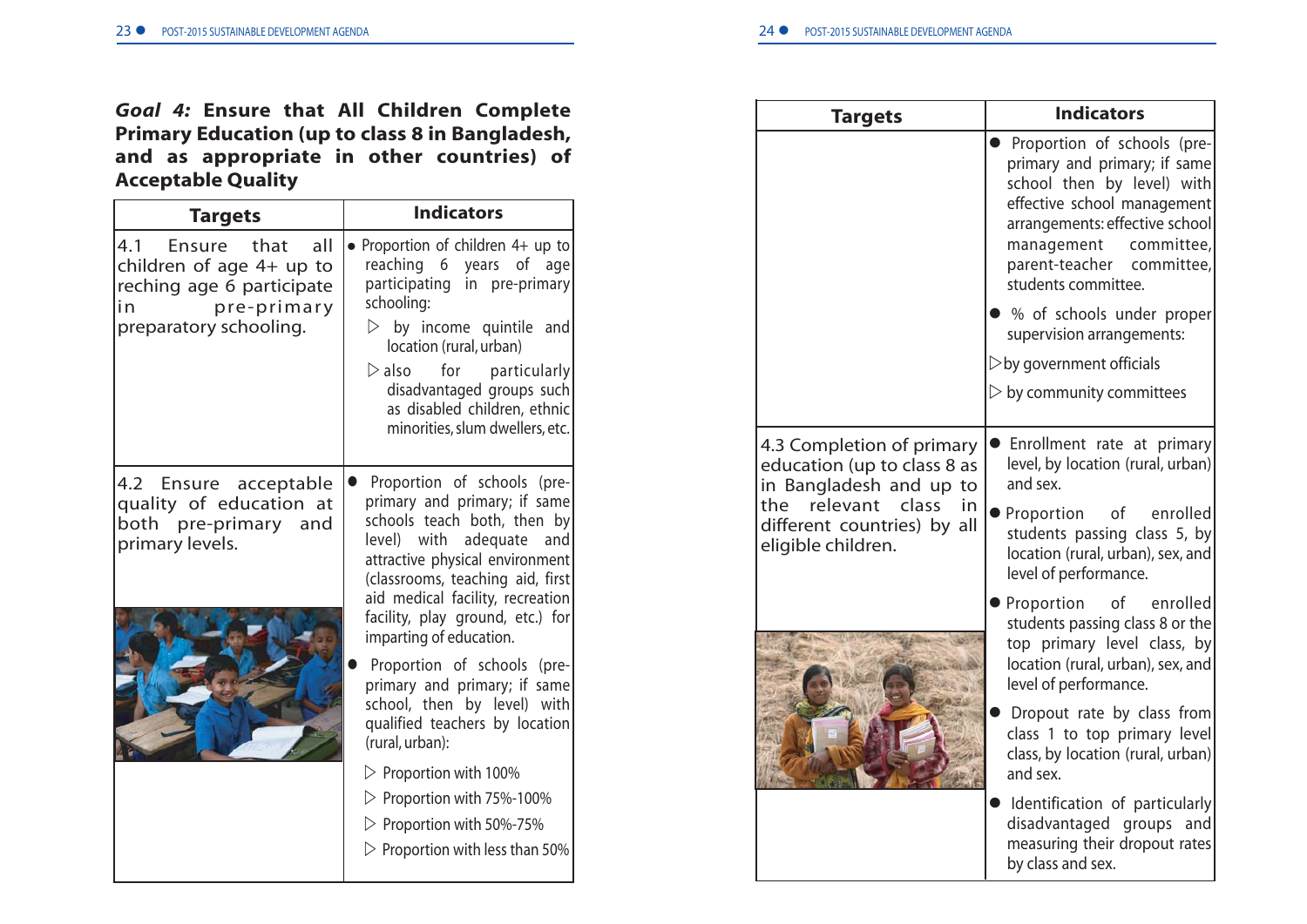*Goal 5:* **Create Skill Development Opportunities for All, Suitable to Their Ages (Children under 15, 15+-45, 45+) for Them to Make Best Possible Contribution to Their Own and National Sustainable Development**

| <b>Targets</b>                                                                                                                                                         | <b>Indicators</b>                                                                                                                                                                                                                                                                                                                                                                                                                                                                                                                                                    |
|------------------------------------------------------------------------------------------------------------------------------------------------------------------------|----------------------------------------------------------------------------------------------------------------------------------------------------------------------------------------------------------------------------------------------------------------------------------------------------------------------------------------------------------------------------------------------------------------------------------------------------------------------------------------------------------------------------------------------------------------------|
| 5.1 Universal (with<br>reference to demand)<br>availability of<br>skills<br>imparting/training centres<br>with adequate spaces,<br>programmes,<br>and<br>teaching aid. | Current availability of such<br>centres adequately equipped<br>in % of all existing centres by<br>location (rural, urban) with<br>briefs on types of training<br>provided.<br>% of centres inadequately<br>equipped, by location (rural,<br>urban) with major deficiencies<br>in relation to types and levels<br>of training provided.<br>Proportions of youth and<br>adults making use of the<br>available learning centres by<br>sex and location (rural, urban).<br>% of the skill learning/training<br>centres properly supervised<br>and monitored for quality. |
| 5.2<br>Ensure literacy<br>competency of the total<br>population; and<br>appropriate skills level of<br>those who participate in<br>he skill development<br>programmes. | Literacy and numeracy rates of<br>population above 15 years of<br>age and among total<br>population by sex, location<br>(rural, urban), and among<br>disadvantaged groups such as<br>ethnic minorities, disabled<br>people, etc.                                                                                                                                                                                                                                                                                                                                     |

| <b>Targets</b>                                     | <b>Indicators</b>                                                                                                                                                                       |
|----------------------------------------------------|-----------------------------------------------------------------------------------------------------------------------------------------------------------------------------------------|
|                                                    | Assessment of competency<br>achievement of youth<br>and<br>adults<br>in<br>literacy<br>and<br>basic<br>numeracy<br>at<br>and<br>self-sustaining<br>functional,<br>levels.               |
|                                                    | ■ Proportion of youth and adults,<br>participating in vocational and<br>livelihood skills training.                                                                                     |
|                                                    | ● Competency achieved by those<br>who have completed their<br>chosen courses, by sex, age<br>and location (rural, urban); also<br>case of various<br>the<br>in<br>disadvantaged groups. |
| 5.3 Promote participation<br>in lifelong learning. | • Proportion of youth and adults<br>participating<br>lifelong<br>in<br>learning.                                                                                                        |
|                                                    |                                                                                                                                                                                         |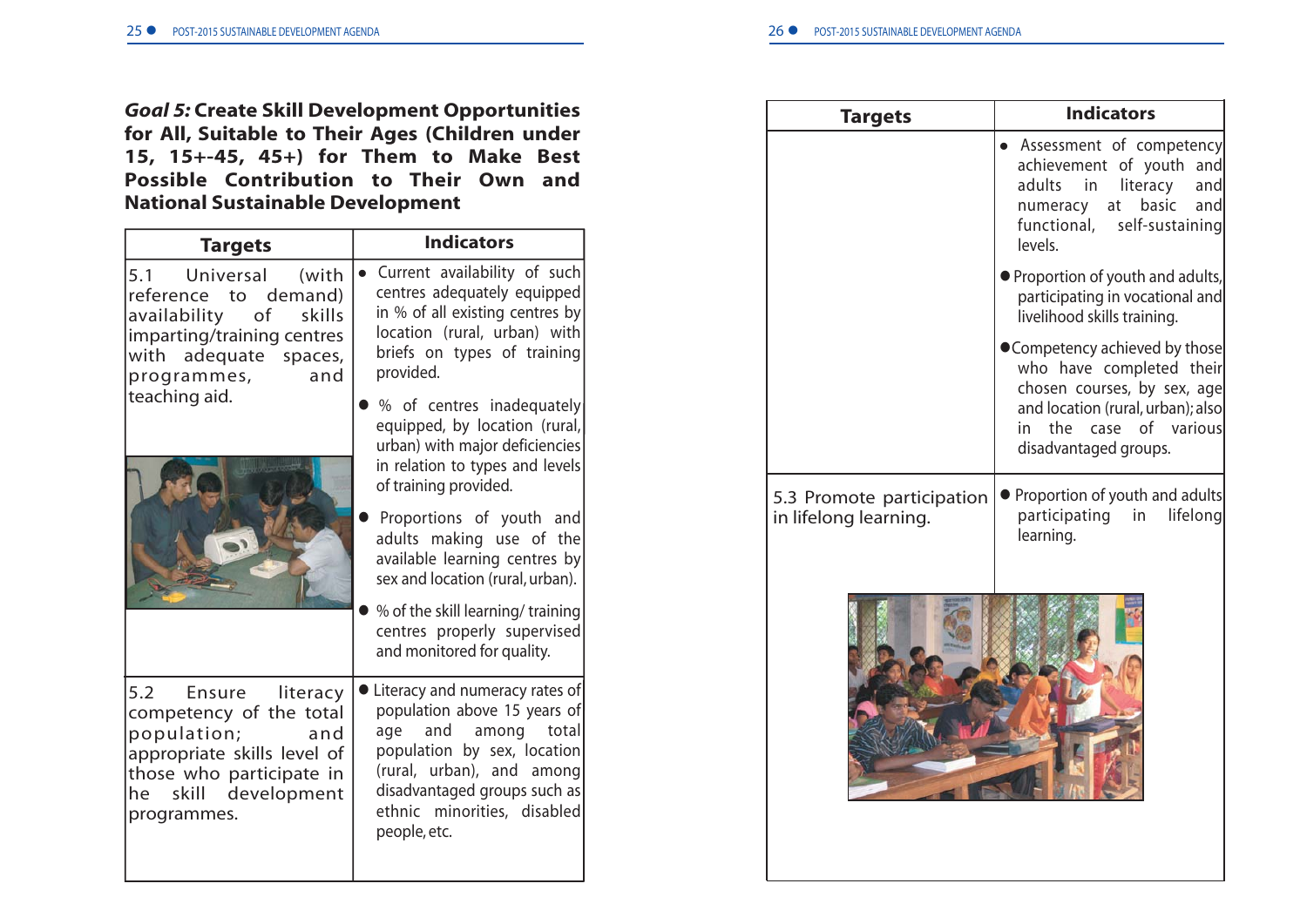# *Goal 6:* **Ensure Basic Health Care for All, Especially Children and Mothers, with Particular Attention to Disadvantaged Groups**

| <b>Targets</b>                                                                                                                                                | <b>Indicators</b>                                                                                                                                                              |
|---------------------------------------------------------------------------------------------------------------------------------------------------------------|--------------------------------------------------------------------------------------------------------------------------------------------------------------------------------|
| 6.1 Ensure availability of<br>universal<br>preventive,<br>curative, promotive and<br>reproductive health care<br>as public service<br>at<br>affordable costs. | Proportion of population with<br>access to primary health care<br>at affordable costs by sex,<br>location (rural-urban), income<br>quintile, and for slum dwellers             |
|                                                                                                                                                               | Proportion of children under<br>five with diarrhoea receiving<br>oral rehydration therapy and<br>continued feeding location<br>(rural, urban) and income<br>quintile.          |
|                                                                                                                                                               | Proportion of infants and<br>children of age 12-23 months<br>receiving three doses of<br>diphtheria, pertussis, and<br>tetanus vaccines by sex and<br>location (rural, urban). |
|                                                                                                                                                               | Proportion of one year old<br>children immunized against<br>measles.                                                                                                           |
|                                                                                                                                                               | Proportion of children under<br>sleeping<br>five<br>under<br>insecticide-treated bed nets<br>for protection against malaria.                                                   |
|                                                                                                                                                               | ● Proportion of adoscents (under<br>18 years of age) married by<br>sex, location (rural-urban) and<br>income quintile.                                                         |

| <b>Targets</b>                                                                                                                           | <b>Indicators</b>                                                                                                                                                                                                                                                |
|------------------------------------------------------------------------------------------------------------------------------------------|------------------------------------------------------------------------------------------------------------------------------------------------------------------------------------------------------------------------------------------------------------------|
|                                                                                                                                          | Prevalence of contraceptive<br>use among women of age 15-<br>18 and 18-44 by location<br>(rural-urban) and income<br>quintile.                                                                                                                                   |
|                                                                                                                                          | Incidence and deaths caused<br>by major diseases- malaria,<br>respiratory<br>tuberculosis,<br>infections, and life<br>style<br>diseases (such as diabetes,<br>hyper-tension,<br><b>HIV/AIDS</b><br>infection) by location (rural-<br>urban) and income quintile. |
|                                                                                                                                          | Proportion of population with<br>advanced HIV infection with<br>access to antiretroviral drugs.                                                                                                                                                                  |
| 6.2 Quality of primary<br>health-care<br>service<br>standards be established<br>nationally and enforced in<br>all health-care facilities | Proportion of primary health<br>care facilities with requisite<br>numbers of doctors, nurses,<br>and various equipment, rural-<br>urban.                                                                                                                         |
|                                                                                                                                          | Proportion of these facilities<br>with adequate and regular<br>supplies of medicines and<br>other health care aid, rural-<br>urban.                                                                                                                              |
|                                                                                                                                          | · Use rate of these facilities (i.e.<br>% of full capacity), rural-urban.                                                                                                                                                                                        |
| 6.3 Reduction of infant,<br>and<br>child<br>maternal<br>mortality to 10% or less<br>by 2030.                                             | • Proportion of infant and child<br>mortality rate (per thousand<br>births) and<br>live<br>maternal<br>mortality rate (per thousand<br>pregnancy).                                                                                                               |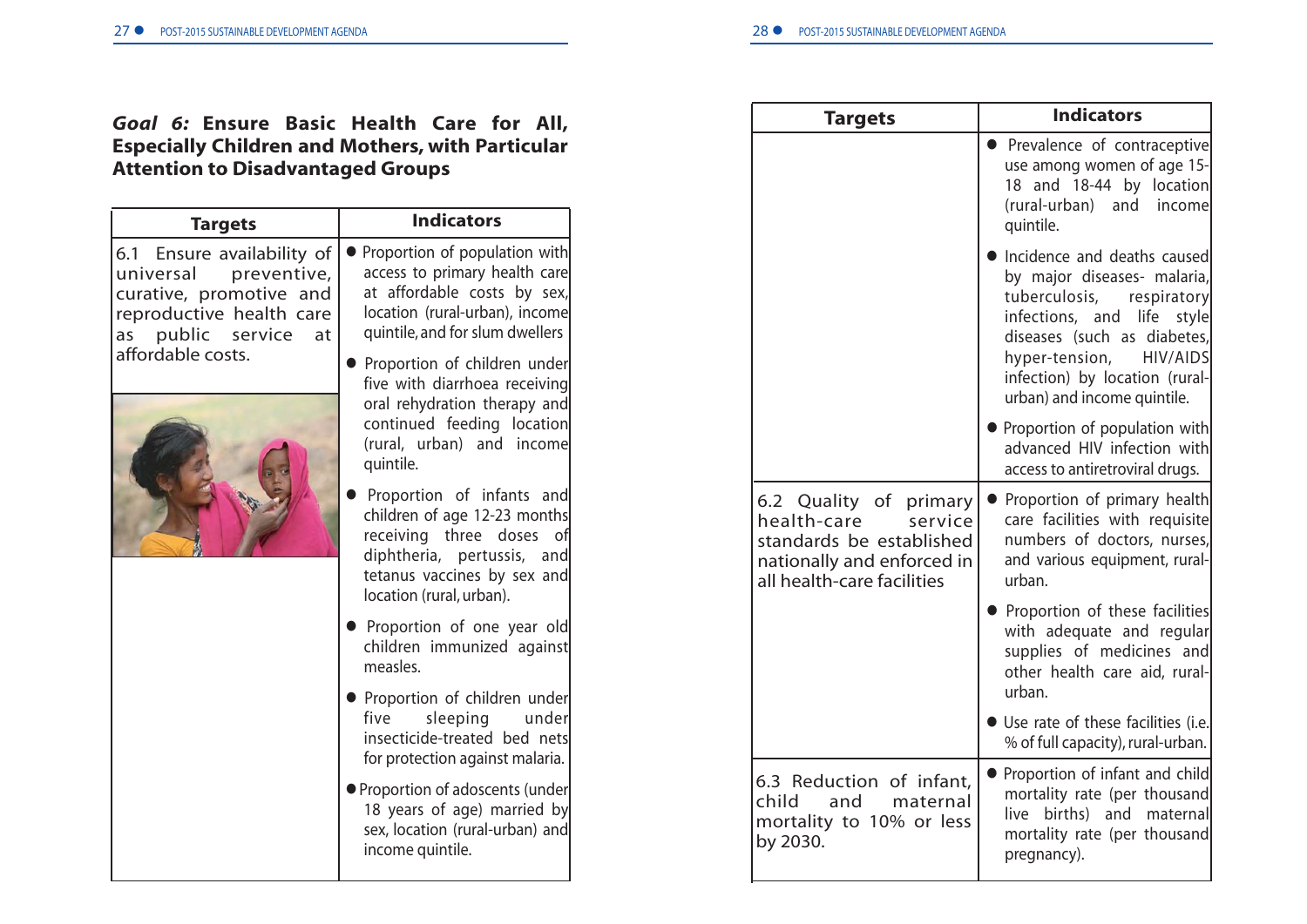| <b>Targets</b>                                                                                                                                                                                                                         | <b>Indicators</b>                                                                                                                                                                                                        |
|----------------------------------------------------------------------------------------------------------------------------------------------------------------------------------------------------------------------------------------|--------------------------------------------------------------------------------------------------------------------------------------------------------------------------------------------------------------------------|
|                                                                                                                                                                                                                                        | Proportion<br>of<br>pregnant<br>mothers with access to pre-<br>and<br>post-natal<br>natal<br>treatment, rural and urban.                                                                                                 |
|                                                                                                                                                                                                                                        | Proportion of births attended<br>by skilled health personnel.                                                                                                                                                            |
| 6.4<br>Increase<br>early<br>detection, referral<br>and<br>care of disabilities and<br>special needs of children<br>with reference to 2015<br>baseline<br>(percent<br>reduction targets to be<br>individual<br>by<br>set<br>countries). | Proportion of early detection<br>and referral of disabilities and<br>special needs of children by<br>location (rural, urban) and<br>quintile;<br>income<br>establishment of baselines is<br>necessary, if not available. |

# *Goal 7:* **Ensure Equal Opportunity for Women in Education and Skill Development, Work, Social and Political Roles, and Their Protection against Gender Related Violence of All Forms**

| <b>Targets</b>                                                                                                                   | <b>Indicators</b>                                                                                                                                                                                                                        |
|----------------------------------------------------------------------------------------------------------------------------------|------------------------------------------------------------------------------------------------------------------------------------------------------------------------------------------------------------------------------------------|
| 7.1 Equal labour force<br>participation for men and<br>women; and recognition of<br>household chores<br>as<br>economic activity. | • Women's participation rate in<br>labour force by sex, location<br>(rural, urban), major economic<br>sectors, and formal and<br>informal economy, with and<br>without recognition<br>οf<br>household chores<br>as<br>economic activity. |
|                                                                                                                                  | ● Percentage of women<br>employed in low productivity<br>sectors.                                                                                                                                                                        |
| 7.2 Elimination of gender-<br>based wage differential                                                                            | • Status of gender-based wage<br>rate differential for equal work<br>major sectors of the<br>in<br>economy (e.g. agriculture,<br>industry, services).                                                                                    |
| 7.3 Elimination of violence<br>against women.                                                                                    | Incidence of violence against<br>women by location (rural-<br>urban) and income quintile<br>during the past year.                                                                                                                        |
|                                                                                                                                  | Percentage of women who<br>have experienced physical<br>violence at home during the<br>past year.                                                                                                                                        |
|                                                                                                                                  | Awareness raising activities<br>concerning violence against<br>women.                                                                                                                                                                    |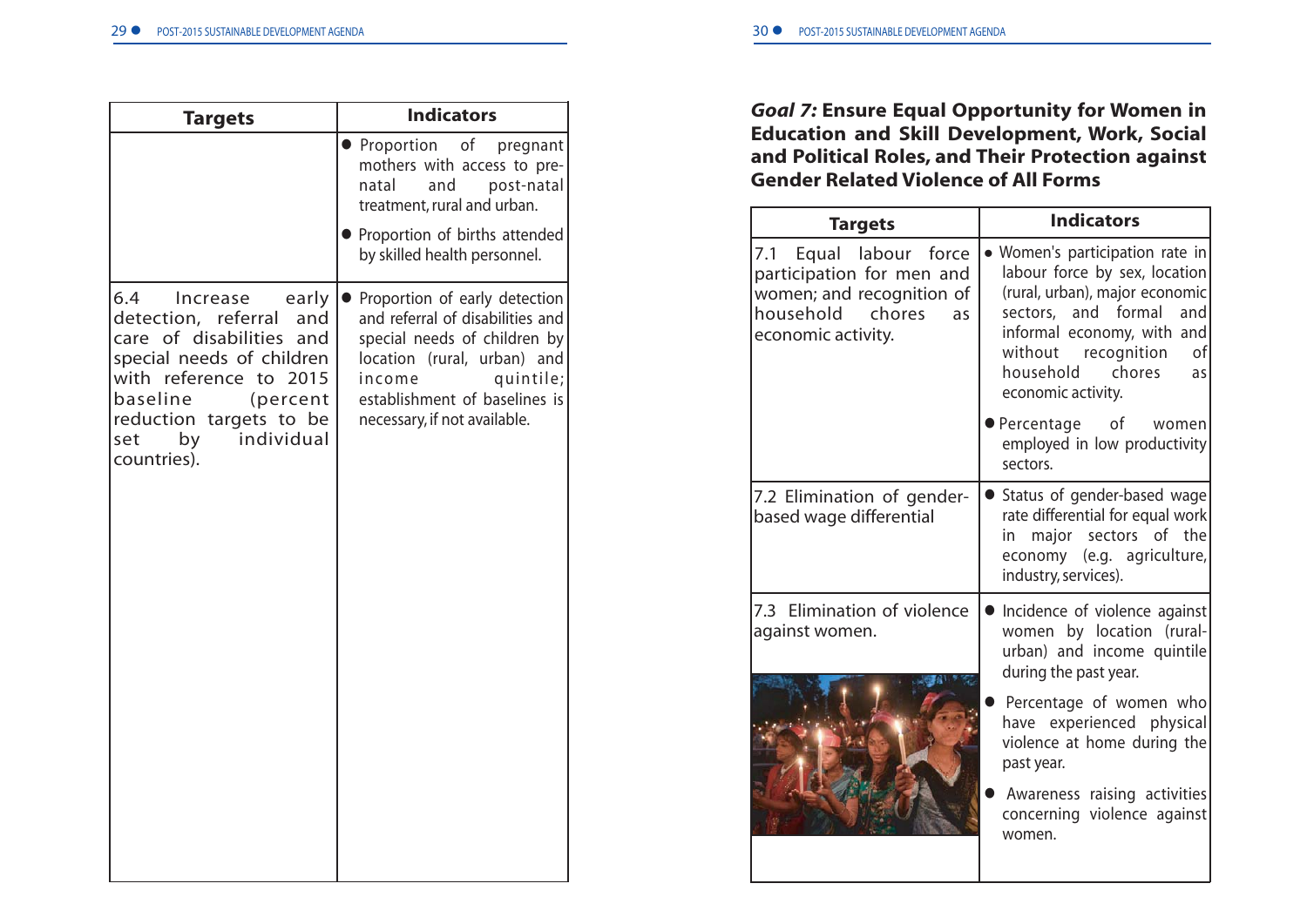| <b>Targets</b>                                                                                                                 | <b>Indicators</b>                                                                                                                                                                                                                                                   |  |
|--------------------------------------------------------------------------------------------------------------------------------|---------------------------------------------------------------------------------------------------------------------------------------------------------------------------------------------------------------------------------------------------------------------|--|
| 7.4 Equal participation of<br>and<br>women<br>in<br>men<br>education,<br>politics,<br>economic activities, and<br>civic roles. | • Participation rates of women in<br>vocational/technical/skills<br>development<br>programmes<br>and tertiary education by<br>location (rural, urban) and<br>income quintile.                                                                                       |  |
|                                                                                                                                | $\bullet$ Proportion<br>of the control<br>women<br>participating<br>in household<br>decision making, by location<br>(rural, urban) and income<br>quintile.                                                                                                          |  |
|                                                                                                                                | • Participation rates of women<br>in elected political bodies at<br>various levels (local to central),<br>decision<br>making<br>and in<br>positions in civil beaurocracy,<br>defense<br>services, private<br>sector businesses, and civil<br>society organizations. |  |
|                                                                                                                                | Proportion of poor female-<br>headed households among all<br>households, rural and urban.                                                                                                                                                                           |  |
|                                                                                                                                | <b>•</b> Percentage of males and<br>females aged 12 and over<br>carrying out household tasks,<br>rural and urban.                                                                                                                                                   |  |
|                                                                                                                                | • Average daily hours spent on<br>household chores by sex and<br>location (rural, urban).                                                                                                                                                                           |  |
|                                                                                                                                |                                                                                                                                                                                                                                                                     |  |

# *Goal 8:* **Ensure Environmental Sustainability with Focus on Climate Change Management and Disaster Risk Reduction**

| <b>Targets</b>                                                                                                                                          | <b>Indicators</b>                                                                                                                                                 |
|---------------------------------------------------------------------------------------------------------------------------------------------------------|-------------------------------------------------------------------------------------------------------------------------------------------------------------------|
| 8.1 Significantly increase<br>land, water, marine and<br>forest ecosystem under<br>conservation<br>and<br>biodiversity protection<br>enhancement<br>and | • Proportion of terrestrial, inland<br>water, forests and marine<br>under<br>ecosystems<br>conservation and biodiversity<br>protection and enhancement<br>regime. |
| regime, compared to 2015<br>baseline.                                                                                                                   | ●Percentage of land area<br>covered by forest, with tree<br>density.                                                                                              |
|                                                                                                                                                         | Status of pollution of rivers,<br>water bodies and wetlands (%<br>under proper management).                                                                       |
|                                                                                                                                                         | ● Protection of<br>rivers and<br>wetlands against improper use<br>and grabbing by unscrupulous<br>people (% protected).                                           |
|                                                                                                                                                         | of<br>forests,<br>Proportion<br>agriculture and aquaculture<br>systems, wetlands, protected<br>under<br>brought<br>or<br>environmental management<br>plans.       |
|                                                                                                                                                         | Status of protection of river<br>banks from<br>erosion<br>(%<br>protected).                                                                                       |
|                                                                                                                                                         | Status of protection of costal<br>areas against salinity ingress,<br>particularly in response to its<br>worsening due to sea level rise<br>(% protected).         |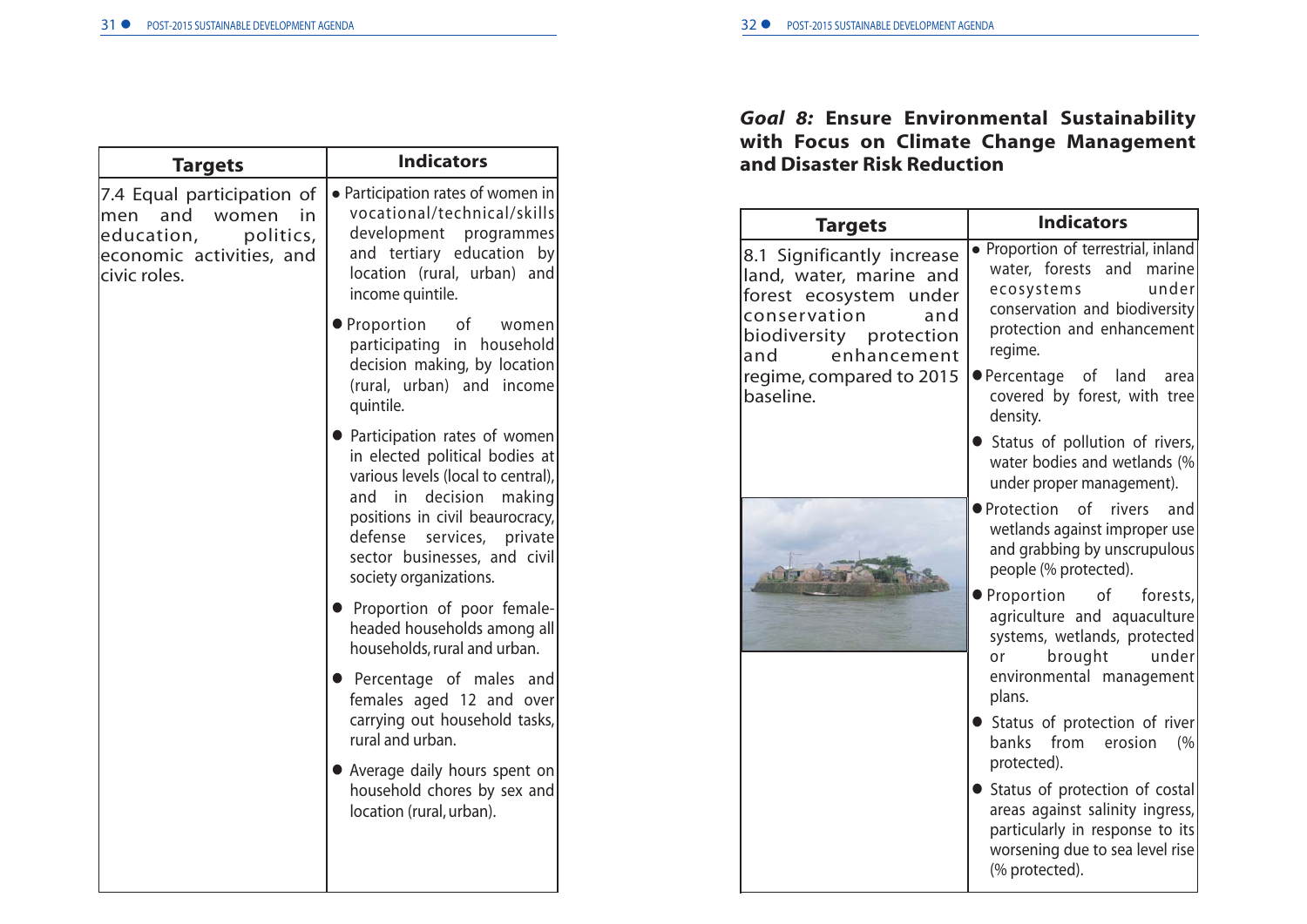| <b>Targets</b>                                                                                                                                                                                                                                                                                                                                        | <b>Indicators</b>                                                                                                                                                                                                                                                                                                                                                                                                                                                                                                                                 |
|-------------------------------------------------------------------------------------------------------------------------------------------------------------------------------------------------------------------------------------------------------------------------------------------------------------------------------------------------------|---------------------------------------------------------------------------------------------------------------------------------------------------------------------------------------------------------------------------------------------------------------------------------------------------------------------------------------------------------------------------------------------------------------------------------------------------------------------------------------------------------------------------------------------------|
|                                                                                                                                                                                                                                                                                                                                                       | • Species (flora and fauna) at risk<br>of extinction (numbers).<br>• Status of invasive exotic species<br>(flora and fauna) and<br>$\frac{0}{0}$<br>reduction from 2015 level.<br>reduction<br>$\%$<br>in<br>the<br>deforestation rate.                                                                                                                                                                                                                                                                                                           |
| 8.2 Enhanced management<br>of<br>climate<br>change<br>adaptation consistent with<br>evolving climate change<br>impacts,<br>mitigation<br>consistent with the vision<br>of global warming by less<br>then 2oC by end 2100 with<br>reference to pre-industrial<br>level; and integration of<br>disaster risk reduction in<br>the process of sustainable | GHG emissions, national total,<br>per capita and per unit of GDP<br>(PPP terms).<br>Drastic reduction of GHG<br>emissions consistent with less<br>than 2oC warming, led by<br>developed countries-country<br>ambitions<br>be<br>agreed<br>to<br>through negotiations within<br><b>UNFCCC framework.</b><br>$\bullet$<br>Enhanced adaptation action,<br>particularly in LDCs and other                                                                                                                                                             |
| development.                                                                                                                                                                                                                                                                                                                                          | vulnerable countries-measured<br>in terms of vulnerable areas<br>and populations covered.<br>Percentage of national budget<br>committed to disaster risk<br>reduction (DRR) and climate<br>change adaptation, and of the<br>amount of money received for<br>the<br>from<br>purposes<br>international sources.<br>Assessment of technologies<br>transferred or developed for<br>more effective adaptation and<br>promotion of low carbon<br>development<br>without<br>adversely impacting<br>on<br>economic growth and poverty<br>reduction rates. |

| <b>Targets</b>                                                                                                                        | <b>Indicators</b>                                                                                                                                                  |
|---------------------------------------------------------------------------------------------------------------------------------------|--------------------------------------------------------------------------------------------------------------------------------------------------------------------|
|                                                                                                                                       | Assessment of drought, salinity<br>water<br>resistant<br>and<br>crop<br>varieties<br>developed<br>or<br>transferred and diffused-and<br>value of output generated. |
|                                                                                                                                       | Natural disaster related deaths<br>and<br>economic<br>loss<br>and<br>damage: status as of 2015 and<br>reduction in future years.                                   |
| 8.3 Promoting sustainable<br>production<br>and<br>consumption<br>patterns,<br>particularly in developed<br>countries (that contribute | • Per capita energy use, given<br>the consumption basket; and<br>% reduction in the per capita<br>energy use through various<br>measures.                          |
| conservation<br>of<br>to<br>climate<br>and<br>resources<br>change mitigation).                                                        | • GHG emissions from fossil fuels<br>by sector; and % reduction in<br>these figures.                                                                               |
|                                                                                                                                       | • % of domestic waste reduced,<br>reused, recycled                                                                                                                 |
|                                                                                                                                       | • Per capita domestic material<br>consumption                                                                                                                      |
|                                                                                                                                       | • % of industrial waste reduced,<br>reused<br>and<br>recycled<br>(by)<br>sector)                                                                                   |
|                                                                                                                                       | • % of electricity from renewable<br>sources in the total supply of<br>electricity                                                                                 |
|                                                                                                                                       | • % of energy efficient home<br>appliances machines as % of<br>total use of such equipment                                                                         |
|                                                                                                                                       | • Use of environment-friendly<br>modes of transportation                                                                                                           |
|                                                                                                                                       | Ratio of investment on energy<br>efficient infrastructures to GDP                                                                                                  |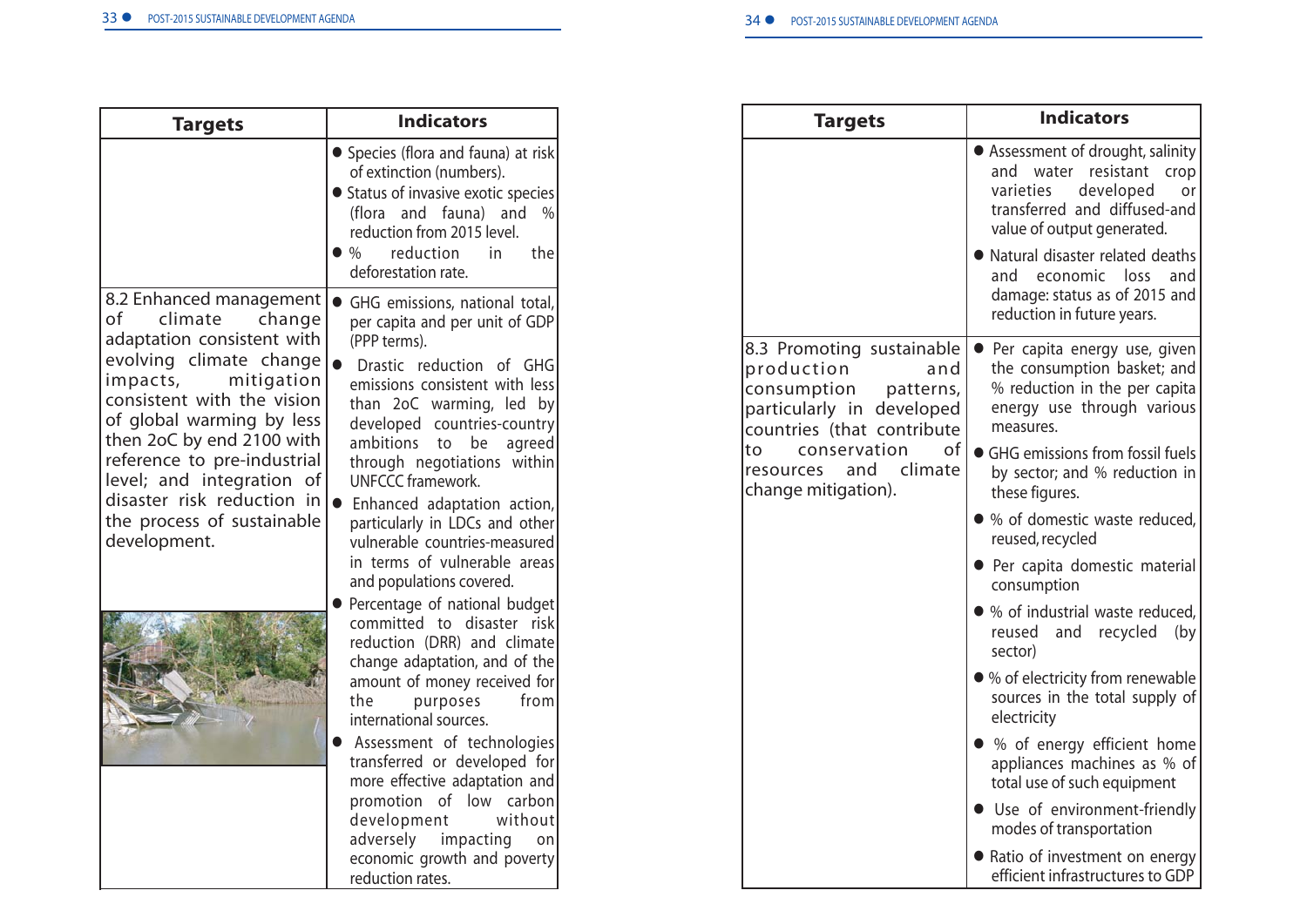| <b>Targets</b>                                                               | <b>Indicators</b>                                                                                                                       |  |
|------------------------------------------------------------------------------|-----------------------------------------------------------------------------------------------------------------------------------------|--|
|                                                                              | • % of industries and service<br>institutions<br>adopting<br>environment-friendly<br>technologies,<br>mechanisms<br>and waste disposed. |  |
|                                                                              | • Proportion of houses with eco-<br>friendly<br>structures<br>and<br>facilities.                                                        |  |
| 8.4 Increased access to<br>electricity compared to<br>2015 baseline, and the | ● % of households/population<br>without access to electricity,<br>rural and urban.                                                      |  |
| consumption of renewable<br>energy.                                          | • Per capita consumption of<br>electricity in kwh per person,<br>rural and urban.                                                       |  |
|                                                                              | • Energy efficiency (use of less<br>energy to provide the same<br>product or service) attained,<br>selected goods and services.         |  |
|                                                                              | Proportion of households<br>firewood<br>using<br>and/or<br>biomass as the<br>primary<br>sources of energy, rural and<br>urban.          |  |
|                                                                              | In the case of firewood use in<br>rural areas, average weekly<br>time spent on firewood<br>collection by sex.                           |  |
|                                                                              | • Number of new or retrofitted<br>buildings with new renewable<br>sources of energy.                                                    |  |
|                                                                              |                                                                                                                                         |  |

| <b>Targets</b>                 |         | <b>Indicators</b>                                                                                                                                                                                                   |
|--------------------------------|---------|---------------------------------------------------------------------------------------------------------------------------------------------------------------------------------------------------------------------|
| 8.5<br>Ensure<br>urbanization. | planned | Major urban centres brought<br>under planned urbanization<br>programmes in<br>of<br>terms<br>houses, roads,<br>electricity,<br>schools, sanitation, open<br>recreation places, and the<br>status of implementation. |
|                                |         | Proportion<br>of<br>urban<br>population living in slums, and<br>rate of reduction of urban<br>slums (in terms of number of<br>people living in<br>slums)<br>compared to 2015 baseline.                              |
|                                |         | Access of poorer segments of<br>urban population and slum<br>dwellers to proper school<br>facilities for their children.                                                                                            |
|                                |         | ● Rate of reduction of urban<br>poverty by income quintile,<br>particularly<br>among<br>slum<br>dwellers.                                                                                                           |
|                                |         | Trends in the use of public<br>transportation in urban areas<br>(buses, trains, etc.) in the<br>transportation of goods and<br>people                                                                               |
|                                |         | urban<br>$\bullet$ Energy<br>in<br>use<br>transportation, per person and<br>per unit of goods transported.                                                                                                          |
|                                |         | • % of urban population with<br>access to health services at<br>affordable costs (defined by<br>country concerned) by income<br>quintile, slum dwellers.                                                            |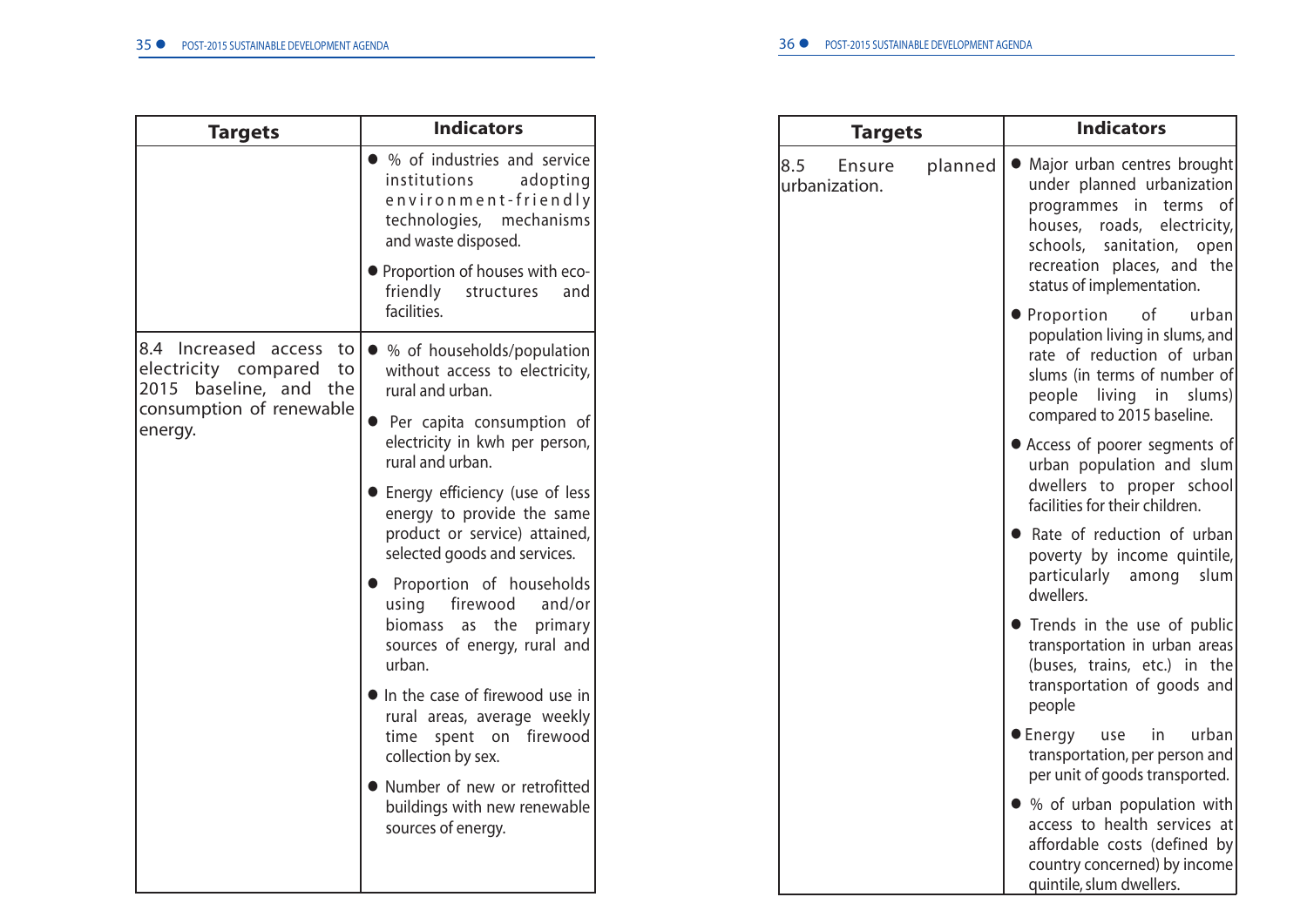| <b>Targets</b>                                                                 | <b>Indicators</b>                                                                                                                                                                                                 |
|--------------------------------------------------------------------------------|-------------------------------------------------------------------------------------------------------------------------------------------------------------------------------------------------------------------|
| 8.6 Increase resilience of<br>communities and nations<br>to natural disasters. | $\%$<br>reduction in<br>mortality<br>caused by natural disasters by<br>type of natural disaster (flood,<br>cyclone, storm, surges, etc).                                                                          |
|                                                                                | $\%$<br>οf<br>disaster-prone<br>households by geographical<br>location<br>(coastal,<br>otherl<br>disadvantaged rural areas such<br>as low-lying areas, river banks,<br>etc).                                      |
|                                                                                | Percentage of disaster-prone<br>areas covered by community-<br>based<br>disaster<br>riskl<br>management.                                                                                                          |
|                                                                                | % of earthquake resilient<br>buildings and infrastructures                                                                                                                                                        |
|                                                                                | • Coverage of the disaster-prone<br>areas by early warning system.                                                                                                                                                |
|                                                                                | % of properly constructed<br>polders and embankments in<br>vulnerable<br>the<br>areas<br>forl<br>protection<br>against<br>storm<br>surges and salinity ingress.                                                   |
|                                                                                | Share of the poorest quintile in<br>national income/ consumption<br>in the years of<br>extreme<br>weather<br>and<br>hazards<br>(cyclones, earthquakes and<br>floods).                                             |
|                                                                                | • Percentage of annual national<br>devoted<br>budget<br>to<br>projects/programmes<br>undertaken/completed<br>to<br>reduce poverty that increase<br>resilience of the vulnerable<br>populations to climate change. |

| <b>Targets</b>                                                                                | <b>Indicators</b>                                                                                                                                                                                                                                                                                                     |
|-----------------------------------------------------------------------------------------------|-----------------------------------------------------------------------------------------------------------------------------------------------------------------------------------------------------------------------------------------------------------------------------------------------------------------------|
| of<br>8.7 Enhance quality<br>and<br>sound<br>water, air<br>minimising<br>through<br>pollution | Measures in place to improve<br>$\bullet$<br>water, air and sound quality.<br>Improvement in quality of<br>water, air and sound with<br>reference<br>to<br>national<br>standards (if there are no<br>national standards with regard<br>to any or<br>all of these,<br>standards<br>should<br>be<br>established first). |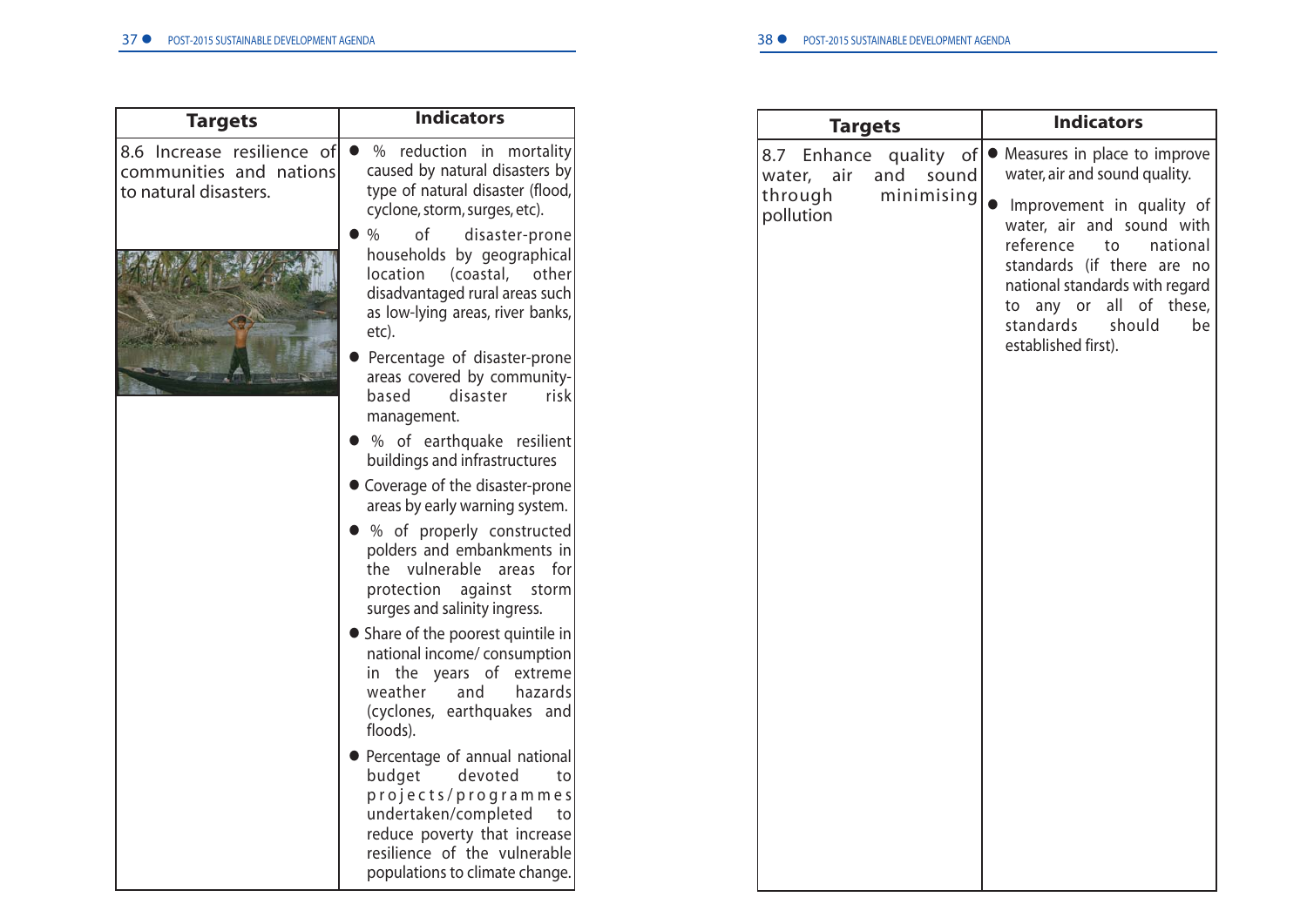# *Goal 9:* **Build Capacity in Science, Technology, Research and Innovation to Support the Sustainable Development Agenda**

| <b>Targets</b>                                                                                                                       | <b>Indicators</b>                                                                                                                                                                                                                                                                      |
|--------------------------------------------------------------------------------------------------------------------------------------|----------------------------------------------------------------------------------------------------------------------------------------------------------------------------------------------------------------------------------------------------------------------------------------|
| Major<br>9.1<br>increase<br>in<br>resources and capacities in<br>research,<br>technology<br>adaptation and innovative<br>activities. | Teaching<br>and<br>research<br>capacity in science and digital<br>technology of public and<br>private universities and other<br>centres of learning in terms of<br>number of seats, availability of<br>qualified teachers, teaching<br>and research equipment and<br>other facilities. |
|                                                                                                                                      | Research and development<br>facilities in industries (in terms<br>funding,<br>of l<br>qualified<br>researchers and<br>research<br>infrastructure and equipment-<br>may be, all in value terms).                                                                                        |
|                                                                                                                                      | Public and private sector<br>financial<br>for<br>resources<br>technology<br>research,<br>development and innovative<br>undertakings as % of GDP.                                                                                                                                       |
|                                                                                                                                      | Enhancement of digitization in<br>of expenditure<br>terms<br>on<br>digitization and number of<br>persons engaged in digital<br>activities.                                                                                                                                             |
|                                                                                                                                      |                                                                                                                                                                                                                                                                                        |

| <b>Targets</b>                                                                                                                          | <b>Indicators</b>                                                                                                                                                                                                                                                                                                                                                                                                 |
|-----------------------------------------------------------------------------------------------------------------------------------------|-------------------------------------------------------------------------------------------------------------------------------------------------------------------------------------------------------------------------------------------------------------------------------------------------------------------------------------------------------------------------------------------------------------------|
| 9.2 Reduce substantially<br>men-women, rural-urban<br>rich-poor disparity<br>and<br>from 2015 baseline in the<br>field of digitization. | Assess digitization in terms of<br>expenditure and number of<br>involved<br>by sex,<br>persons<br>location (rural, urban) and<br>quintile;<br>income<br>and<br>description of steps taken to<br>reduce the prevailing gaps.                                                                                                                                                                                       |
| 9.3 Increase in public-<br>private partnerships<br>in<br>technology<br>research,<br>adaptation and innovative<br>activities.            | in public-private<br>$\bullet$ Trends<br>partnership in technology<br>adaptation, ICT and research<br>and development towards<br>sustainable<br>promoting<br>development measured in<br>number of partnerships and<br>available financial resources in<br>each case.                                                                                                                                              |
| 9.4 Promote South-South<br>academic, research and<br>technology cooperation.                                                            | Assessment of cooperation<br>$\bullet$<br>developing<br>with<br>other<br>relation<br>countries<br>in<br>to<br>research<br>academic<br>and<br>institutions<br>including<br>universities, think tanks, and<br>teaching-training<br>other<br>institutions in terms of the<br>number<br>of<br>cooperative<br>number<br>οf<br>arrangements,<br>experts involved, and financial<br>resources available in each<br>case. |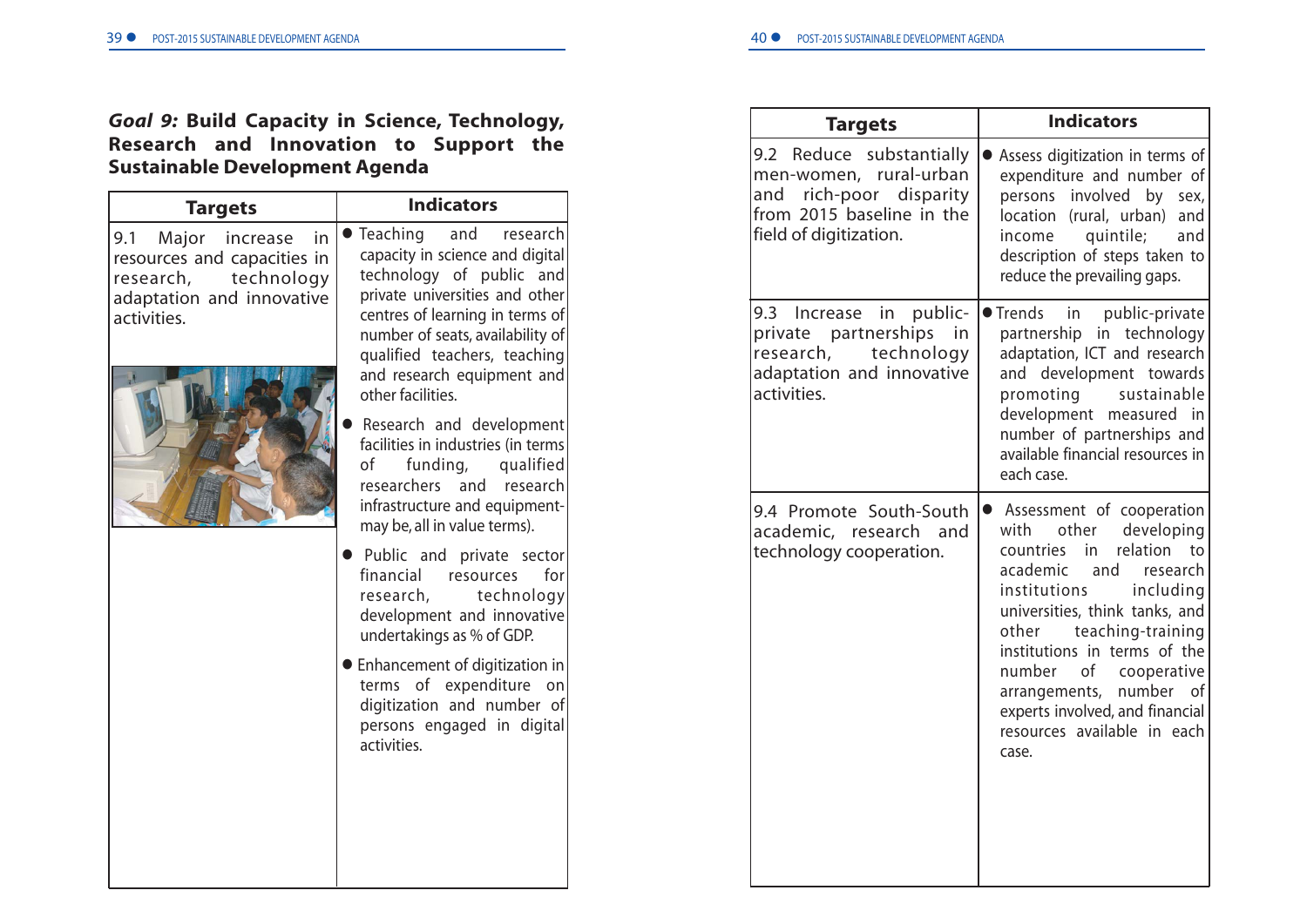*Goal 10:* **Ensure Effective Governance, with Particular Focus on Local Governance through Devolution of Power and Decentralization of Administration and Improvement of Transparency and Accountability**

| <b>Targets</b>                                                                                                                                                                                                                             | <b>Indicators</b>                                                                                                                                                                                                                                                                                                                                    |  |
|--------------------------------------------------------------------------------------------------------------------------------------------------------------------------------------------------------------------------------------------|------------------------------------------------------------------------------------------------------------------------------------------------------------------------------------------------------------------------------------------------------------------------------------------------------------------------------------------------------|--|
| effective<br>10.1<br>Improve<br>participation<br>and<br>representation<br>of<br>all<br>segments of population in<br>governance at all levels of<br>society from local to central<br>and<br>effective,<br>ensure<br>transparent governance. | • Assessment of the functioning<br>of the national parliament in<br>of<br>adequate<br>terms<br>participation of Members<br>elected from various Political<br>Parties; and description of<br>steps taken to meet any<br>deficiencies.                                                                                                                 |  |
|                                                                                                                                                                                                                                            | of<br>the<br>Assessment  <br>implementation<br>of<br>development projects<br>in<br>terms of involvement<br>οf<br>people in their respective<br>catchment areas<br>at<br>both<br>planning and implementation<br>levels; transparency<br>and<br>accountability in the whole<br>process; and description of<br>steps taken to meet any<br>deficiencies. |  |
|                                                                                                                                                                                                                                            | Analytical assessment of the<br>implementation<br>٥f<br>Constitutional provisions<br>finding expression in laws,<br>rules of procedure<br>and<br>governance practices;<br>and<br>steps taken to close the gaps.                                                                                                                                      |  |

| <b>Targets</b>                                  | <b>Indicators</b>                                                                                                                                                                                                                                                                                                                                                                                                                                              |
|-------------------------------------------------|----------------------------------------------------------------------------------------------------------------------------------------------------------------------------------------------------------------------------------------------------------------------------------------------------------------------------------------------------------------------------------------------------------------------------------------------------------------|
|                                                 | Assessment of effectiveness<br>the<br>transparency in<br>and<br>delivery of all public services<br>in terms of % of population<br>holding views about the level<br>of effectiveness, established<br>through public opinion<br>research; and description of<br>steps taken to remove any<br>deficiencies.                                                                                                                                                       |
|                                                 | Analytical assessment<br>of<br>capacity,<br>legal<br>human<br>framework,<br>operational<br>modality and practices<br>οf<br>statutory bodies concerned<br>with governance<br>such<br>as<br>Election Commission, Human<br>Rights Commission, Public<br>Service<br>Commission,<br>Information Commission, Anti-<br>Corruption Commission,<br>Courts of Law, and other such<br>bodies; and description of<br>steps taken to meet any<br>deficiencies in each case. |
| 10.2 Strengthen democratic<br>local governance. | of<br>• Analytical assessment<br>devolved<br>powers,<br>administrative and financial<br>independence<br>of local<br>government institutions; and<br>description of steps taken to<br>improve them by removing<br>gaps in these regards.                                                                                                                                                                                                                        |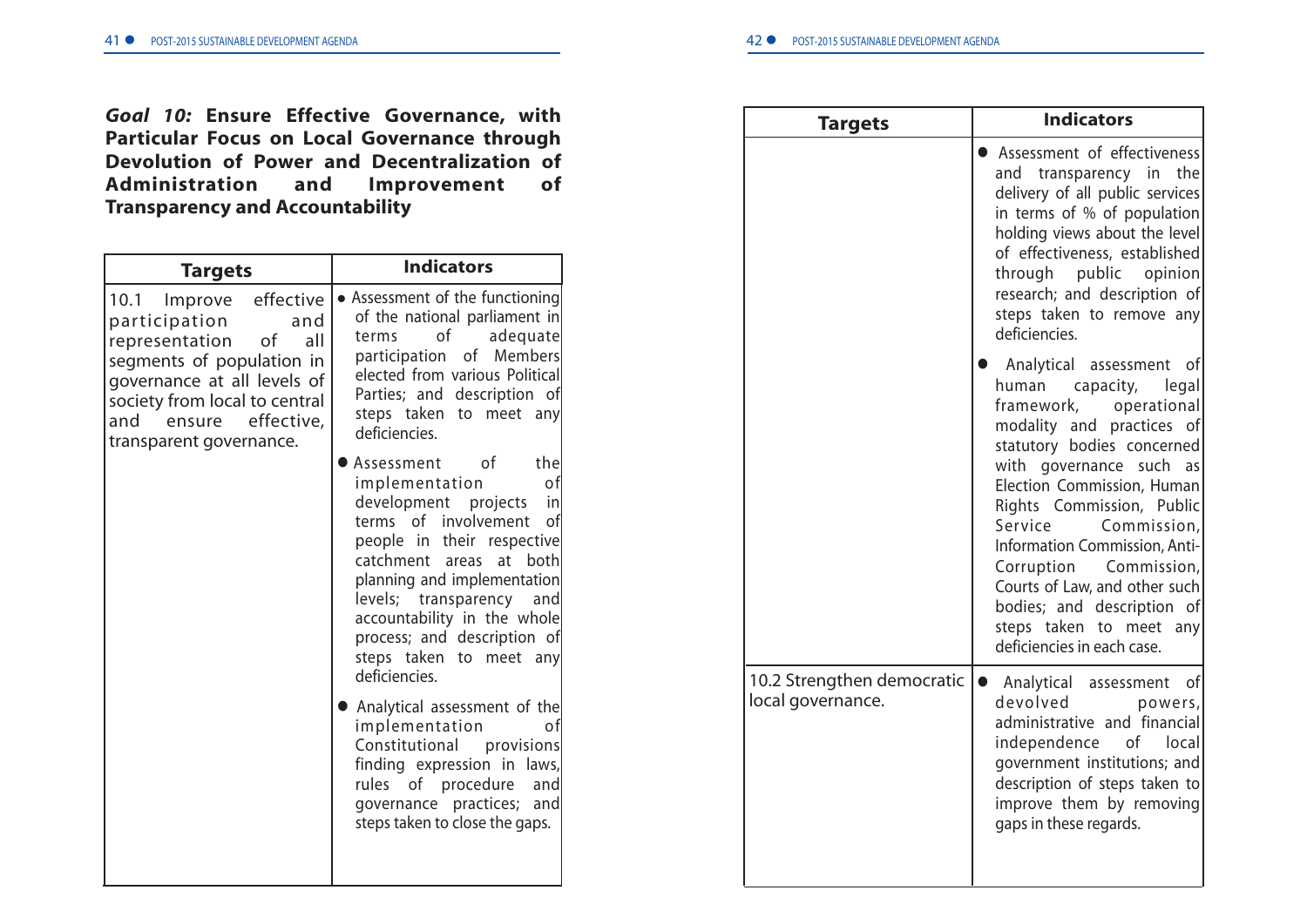| <b>Targets</b>                                                      |                         | <b>Indicators</b>                                                                                                                                                                                                                                                                                                                                                           |
|---------------------------------------------------------------------|-------------------------|-----------------------------------------------------------------------------------------------------------------------------------------------------------------------------------------------------------------------------------------------------------------------------------------------------------------------------------------------------------------------------|
| 10.3 Reduce corruption and<br>change the<br>impunity<br>wrongdoers. | culture of<br>οf<br>the | Public disclosure of assets and<br>income by all candidates for<br>election to Parliament and<br>other elected bodies<br>and<br>periodic disclosure of the<br>elected persons in<br>such<br>bodies: measured in terms of<br>% of members who have<br>declared, in each case.                                                                                                |
|                                                                     |                         | • Public disclosure of assets by<br>heads and members of all<br>statutory bodies: measured in<br>terms of % of the number of<br>people involved in each case.                                                                                                                                                                                                               |
|                                                                     |                         | ● Assessment<br>0f<br>public<br>perception about rule of law,<br>independence of judiciary/<br>service delivery mechanisms,<br>measured<br>in.<br>terms<br>οt<br>proportions<br>οf<br>national<br>population holding various<br>perceptions,<br>established<br>through<br>public<br>opinion<br>research; and description of<br>steps taken to control corrupt<br>practices. |

# *Goal 11:* **Take Appropriate Steps to Protect Vulnerable People in Fragile States and States in Conflict**

| <b>Targets</b>                                                                                                                                                                                                                                                                                                                                         | <b>Indicators</b>                                                                                                                                                                                                                                                                                                                                                                                                                                                                                                                                                                                                                                                                                                                                                                                                                                                                                                                                                                                                                                                                                                                 |  |
|--------------------------------------------------------------------------------------------------------------------------------------------------------------------------------------------------------------------------------------------------------------------------------------------------------------------------------------------------------|-----------------------------------------------------------------------------------------------------------------------------------------------------------------------------------------------------------------------------------------------------------------------------------------------------------------------------------------------------------------------------------------------------------------------------------------------------------------------------------------------------------------------------------------------------------------------------------------------------------------------------------------------------------------------------------------------------------------------------------------------------------------------------------------------------------------------------------------------------------------------------------------------------------------------------------------------------------------------------------------------------------------------------------------------------------------------------------------------------------------------------------|--|
| 11.1<br>Development<br>of<br>mechanisms<br>and<br>mobilization of resources<br>international<br>the<br>by<br>community, aid providers<br>and advocacy agencies to<br>vulnerable<br>the<br>assist<br>populations, communities<br>and governments in fragile<br>and<br>states<br>in<br>states<br>conflict/conflict zones<br>to<br>resolve the issues(s). | mechanism<br>for<br>Does<br>$\overline{a}$<br>$\bullet$<br>providing<br>assistance<br>and<br>resolving conflicts exist<br>in<br>relation<br>specific fragile<br>to<br>states or zones and conflicts<br>specific states<br>between<br>or<br>zones in conflict?<br>If yes for a specific case:<br>$\triangleright$ Does it take perspectives of<br>the concerned populations<br>adopted in the approaches<br>and in the formulation of<br>programmes and actions<br>being pursued and in an<br>equitable<br>manner<br>as<br>between parties involved.<br>$\triangleright$ Does<br>it<br>have<br>enough<br>fulfill<br>resources<br>to<br>its<br>purposes (available funding<br>vis-à-vis tasks<br>to<br>be<br>performed).<br>>How effective<br>it it<br>is.<br>as<br>from<br>evidenced<br>the<br>prevailing conditions in the<br>2015 baseline.<br>If not, in relation to any specific<br>case, assessment be made if<br>the international community is<br>coming forward or not, with<br>commitment and dedication to<br>respond to the unpalatable<br>realities<br>equitable<br>in<br>an<br>manner as between parties<br>involved. |  |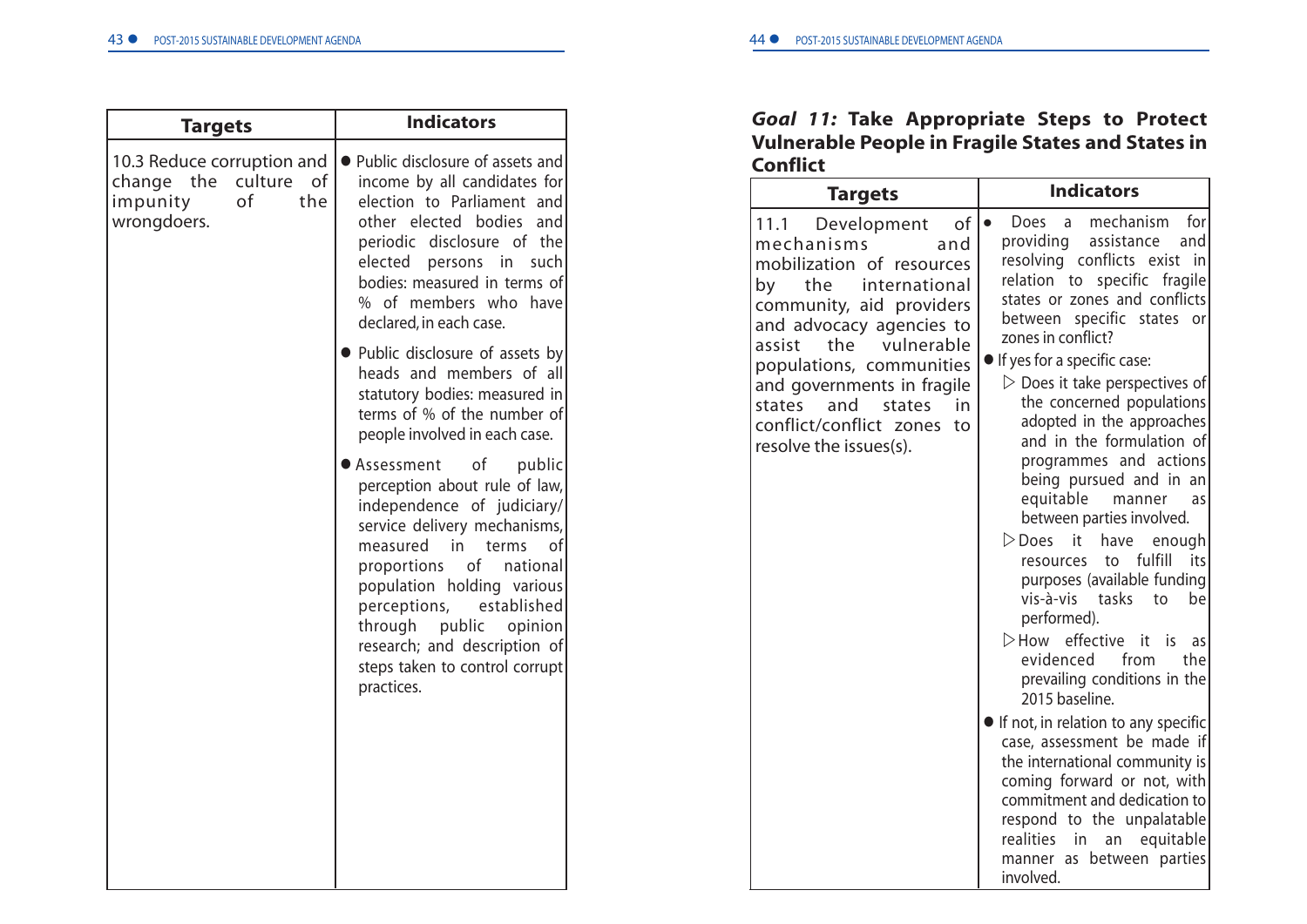| <b>Targets</b>                                                                                                                                                                                                                                | <b>Indicators</b>                                                                                                                                                                                                                                                                                     |
|-----------------------------------------------------------------------------------------------------------------------------------------------------------------------------------------------------------------------------------------------|-------------------------------------------------------------------------------------------------------------------------------------------------------------------------------------------------------------------------------------------------------------------------------------------------------|
| Intensification<br>of<br>11.2<br>efforts<br>the<br>by<br>international community,<br>national<br>governments<br>civil<br>and<br>society<br>to<br>children<br>protect<br>and<br>women in fragile states<br>and states or zones in<br>conflict. | • Reduction in the numbers of<br>children and women subject to<br>physical and sexual violence,<br>death and injury, displacement<br>and under threat of such<br>violence compared to 2015<br>baseline in<br>response to<br>national<br>and international<br>efforts, if in force, to reduce<br>them. |
|                                                                                                                                                                                                                                               | Reduction in the numbers of<br>deaths of children and women<br>caused by armed conflicts<br>compared to 2015 baseline in<br>each case in response to<br>national and international<br>efforts, if in force, to reduce<br>them.                                                                        |
|                                                                                                                                                                                                                                               | • Reduction in the number of<br>adults and children per<br>100,000 population in each<br>case, self-reporting as being<br>subjected to violence and<br>abuse compared to 2015<br>baseline by age and sex, in<br>response to, if afoot, efforts to<br>reduce them.                                     |
|                                                                                                                                                                                                                                               | • Number of children living<br>outside family care by age and<br>location and their conditions of<br>living; and reduction therein<br>compared to 2015 baseline, if<br>efforts are afoot, to alleviate<br>their conditions.                                                                           |
|                                                                                                                                                                                                                                               | Note: In each above case, 2015<br>baselines must first be established.                                                                                                                                                                                                                                |

# *Goal 12:* **Strengthen Domestic Resource Mobilization in Developing Countries and Put in Place International Partnerships for Mobilization of External Resources for Resource-poor Countries**

| <b>Targets</b>                                                                                                                                                                         | <b>Indicators</b>                                                                                                                                                                                                                                                                                                                                                                                                                                                                                                                                  |
|----------------------------------------------------------------------------------------------------------------------------------------------------------------------------------------|----------------------------------------------------------------------------------------------------------------------------------------------------------------------------------------------------------------------------------------------------------------------------------------------------------------------------------------------------------------------------------------------------------------------------------------------------------------------------------------------------------------------------------------------------|
| Capacity Building (i.e. education and health services)                                                                                                                                 | a. Domestic Resource Mobilization and Allocation to Human                                                                                                                                                                                                                                                                                                                                                                                                                                                                                          |
| 12.1 Increase domestic<br>mobilization,<br>resource<br>with a target of 25% of<br>GDP as the share of public<br>revenue, and its proper<br>allocation for sustainable                  | Tracking the share of public<br>revenue in GDP and of national<br>public<br>sub-national<br>and<br>expenditure to sectors critical<br>to implementing post-2015<br>development agenda.                                                                                                                                                                                                                                                                                                                                                             |
| development.                                                                                                                                                                           | Public expenditure tracking<br>and review in areas critical to<br>implementing post-2015<br>development agenda.                                                                                                                                                                                                                                                                                                                                                                                                                                    |
| public<br>12.2<br>Increase<br>allocations for<br>human<br>capability enhancement,<br>with a target of 6% of<br>GDP for education and<br>skills development and 4<br>% for health care. | % of GDP<br>allocated<br>to<br>education and review of its<br>utilization as programmed.<br>Measurement of progress of<br>various levels and types of<br>education<br>(pre-primary,<br>primary, secondary, higher; also<br>and<br>technology,<br>science<br>vocational<br>training, digital<br>training),<br>particularly<br>οf<br>disadvantaged<br>groups,<br>in<br>terms of educational support<br>by per<br>measured<br>capita<br>expenditure in each level and<br>type and their performance in<br>terms of results of public<br>examinations. |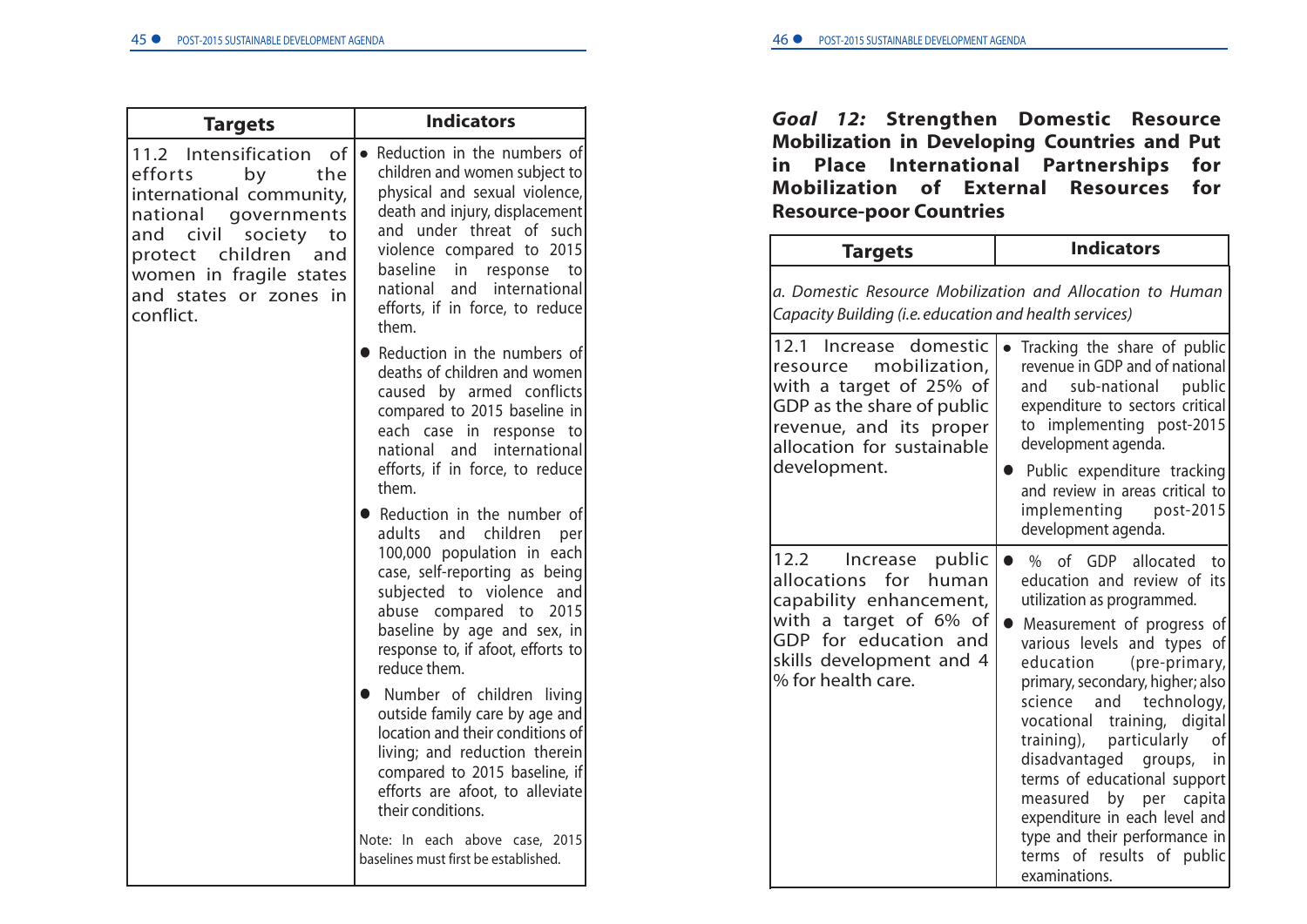| <b>Targets</b>                                                                                                                                                                                                                                                                    | <b>Indicators</b>                                                                                                                                                                                                                                                                                                          |
|-----------------------------------------------------------------------------------------------------------------------------------------------------------------------------------------------------------------------------------------------------------------------------------|----------------------------------------------------------------------------------------------------------------------------------------------------------------------------------------------------------------------------------------------------------------------------------------------------------------------------|
|                                                                                                                                                                                                                                                                                   | • % of GDP to health-care system<br>and allocation to various<br>health programmes.                                                                                                                                                                                                                                        |
|                                                                                                                                                                                                                                                                                   | • Tracking of the health sector<br>budgetary allocation<br>and<br>utilization (both in % terms)<br>sub-sectors<br>by<br>and<br>progrmmes.                                                                                                                                                                                  |
| 12.3<br>Recognizing<br>the<br>difficulty of expanding the<br>net<br>effectively,<br>tax<br>introduce education and<br>skill development cess and<br>a payroll tax as widely as<br>possible for primary and<br>secondary education and<br>for<br>skill<br>development<br>purposes. | Careful tracking and reporting<br>of the use of education<br>surcharge and payroll taxes to<br>build confidence and public<br>support for these<br>taxes-<br>amounts collected, numbers<br>of people/institutions making<br>such payments, and utilization<br>in % of the amounts collected<br>by pre-determined purposes. |
| 12.4 Increase<br>national<br>support for promotion of<br>international trade<br>and<br>migration of workers for<br>increasing<br>foreign<br>exchange receipts.                                                                                                                    | Review of and appropriate<br>$\bullet$<br>improvement<br>in<br>export<br>promotion<br>in<br>terms<br>οf<br>development, for example,<br>infrastructure<br>and<br>market<br>international<br>exploration-measured<br>in.<br>terms of opinions of the<br>exporters.                                                          |
|                                                                                                                                                                                                                                                                                   | Review of and appropriate<br>improvement in actions to<br>facilitate increase in legal<br>migration of workers, without<br>their being exploited in the<br>process-                                                                                                                                                        |

| <b>Targets</b>                                                                                                                                                                                                            | <b>Indicators</b>                                                                                                                                                                                                                                                                                                                 |
|---------------------------------------------------------------------------------------------------------------------------------------------------------------------------------------------------------------------------|-----------------------------------------------------------------------------------------------------------------------------------------------------------------------------------------------------------------------------------------------------------------------------------------------------------------------------------|
|                                                                                                                                                                                                                           | measured in terms of numbers<br>of migrant workers who have<br>migrated legally and those<br>who have done<br>so also<br>without being exploited.                                                                                                                                                                                 |
| b. International Partnerships and Resource Mobilization                                                                                                                                                                   |                                                                                                                                                                                                                                                                                                                                   |
| 12.5 Developed countries<br>should fulfill their<br><b>ODA</b><br>commitments and facilitate<br>international trade benefits<br>of developing countries,<br>particularly of LDCs and<br>other<br>low-income<br>countries. | ● Fulfillment<br>by developed<br>of<br>countries<br>their<br>long<br>standing commitment of ODA<br>amounting to 0.7% of their<br>GNIs; and of 0.15 to 0.20% of<br>their GNIs to LDCs.<br>● Removal of international trade<br>distorting factors<br>and<br>of fair<br>promotion<br>and<br>development friendly trading<br>systems. |
|                                                                                                                                                                                                                           | Improvement of access of<br>exports<br>оf<br>developing<br>countries, in particular of LDCs<br>and low-income countries, to<br>the markets of developed<br>countries.                                                                                                                                                             |
|                                                                                                                                                                                                                           | • Facilitation of increasing FDIs<br>to LDCs and other resource<br>constrained<br>developing<br>countries.                                                                                                                                                                                                                        |
|                                                                                                                                                                                                                           | ● Extension<br>οf<br>of<br>waver<br>Intellectual Property Rights<br>(IPR) obligations allowed for<br>the next eight for the LDCs, to<br>2030, the end year of the post-<br>2015 development agenda.                                                                                                                               |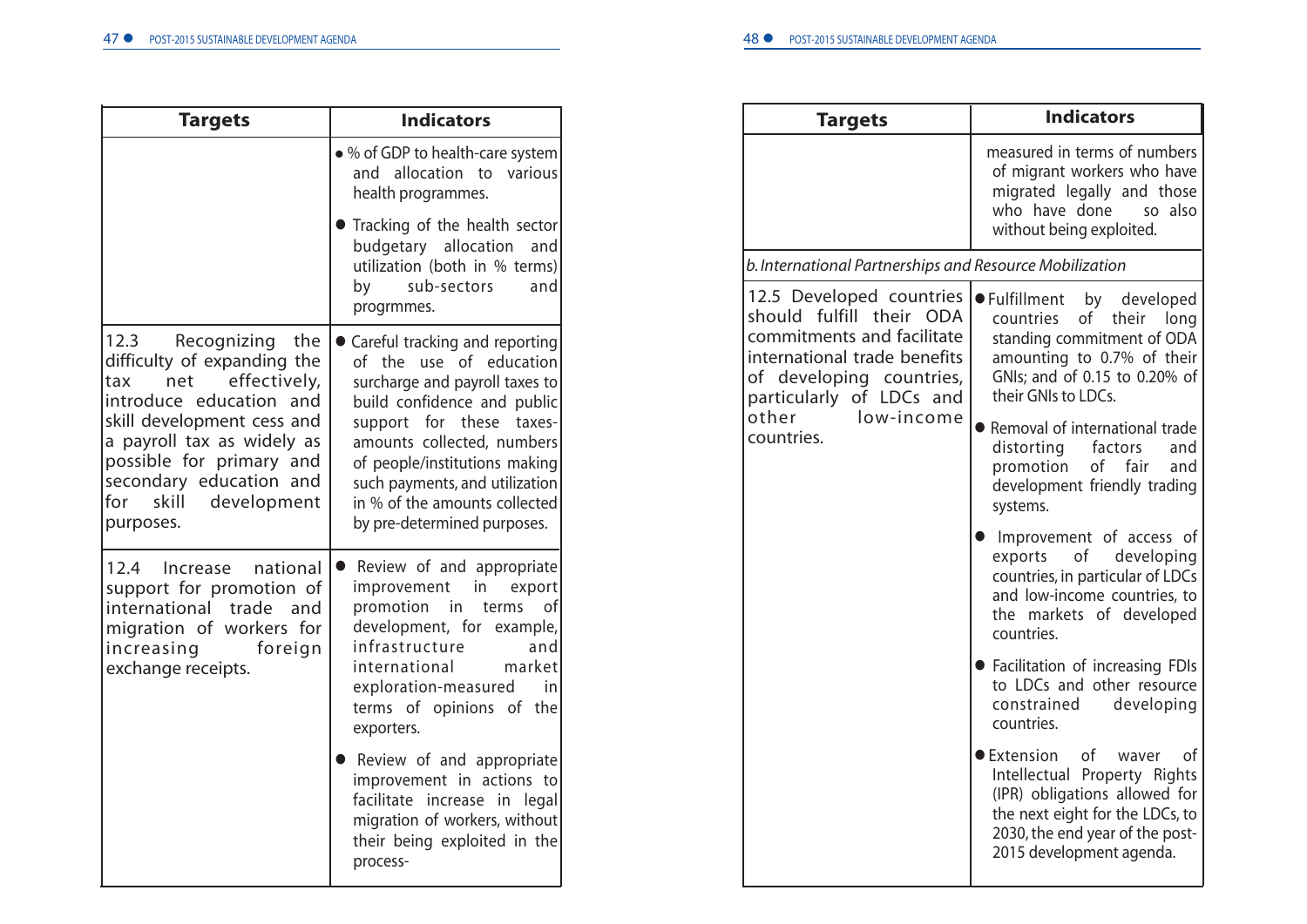| <b>Indicators</b>                                                                                                                                                                                                                                                                                                                                                                                                                                                                   |              |
|-------------------------------------------------------------------------------------------------------------------------------------------------------------------------------------------------------------------------------------------------------------------------------------------------------------------------------------------------------------------------------------------------------------------------------------------------------------------------------------|--------------|
| Increased flexibilities in the<br>Trade Related Aspects of<br>Intellectual Property Rights<br>(TRIPS) enabling greater access<br>of developing countries to<br>technology, knowledge, food<br>security, and health services.                                                                                                                                                                                                                                                        |              |
| Amount of annual climate<br>12.6 Long term climate<br>financing by<br>developed<br>countries to be provided to<br>developing<br>countries,<br>particularly<br>the<br>most<br>vulnerable ones should be<br>finalized urgently, gradually<br>raising the annual average<br>from US\$10 billion during the<br>2010-12 to reach US\$100<br>billion by 2020 annually for<br>balanced allocation between<br>adaptation and mitigation, and<br>delivery as committed should<br>be ensured. | 12.7<br>part |
| $\triangleright$ Track what is happening in<br>this regard                                                                                                                                                                                                                                                                                                                                                                                                                          |              |
| Most of the climate financing<br>should be public financing as<br>private sector, being profit-<br>oriented, will not finance<br>adaptation activities involving<br>the disadvantaged areas and<br>the poor people in the affected<br>countries, mostly affected by<br>climate change, as there are<br>little or no profit to be made.                                                                                                                                              |              |
|                                                                                                                                                                                                                                                                                                                                                                                                                                                                                     |              |

| Targets                                   | <b>Indicators</b>                                                                                                                                                                                                                                                                                                                              |
|-------------------------------------------|------------------------------------------------------------------------------------------------------------------------------------------------------------------------------------------------------------------------------------------------------------------------------------------------------------------------------------------------|
|                                           | $\triangleright$ Track the sources of climate<br>financing by developed<br>countries                                                                                                                                                                                                                                                           |
|                                           | $\triangleright$ Public financing<br>may<br>direct<br>include:<br>budget<br>contribution,<br>carbon<br>market auction revenues,<br>carbon taxes, revenues<br>from shipping and airline<br>international<br>taxes,<br>financial<br>transactions,<br>savings from reduced<br>military expenditure.<br>$\triangleright$ Track amounts coming from |
|                                           | various sources                                                                                                                                                                                                                                                                                                                                |
| 12.7 Promote other ways of<br>partnership | Establishing/strengthening<br>$\bullet$<br>global, regional and bilateral<br>engagement in developing<br>partnerships for cooperation<br>development, climate<br>and<br>change management capacity<br>building, and implementation<br>appropriately designed<br>of<br>the vulnerable<br>actions in<br>(economic, climate change)<br>countries: |
|                                           | $\triangleright$ Number of partnerships by<br>region and involvement of<br>countries involved in each<br>case                                                                                                                                                                                                                                  |
|                                           | $\triangleright$ Programme of action in<br>each case                                                                                                                                                                                                                                                                                           |
|                                           | $\triangleright$ Funding available in each<br>case                                                                                                                                                                                                                                                                                             |
|                                           | $\triangleright$ Management structure in<br>each case                                                                                                                                                                                                                                                                                          |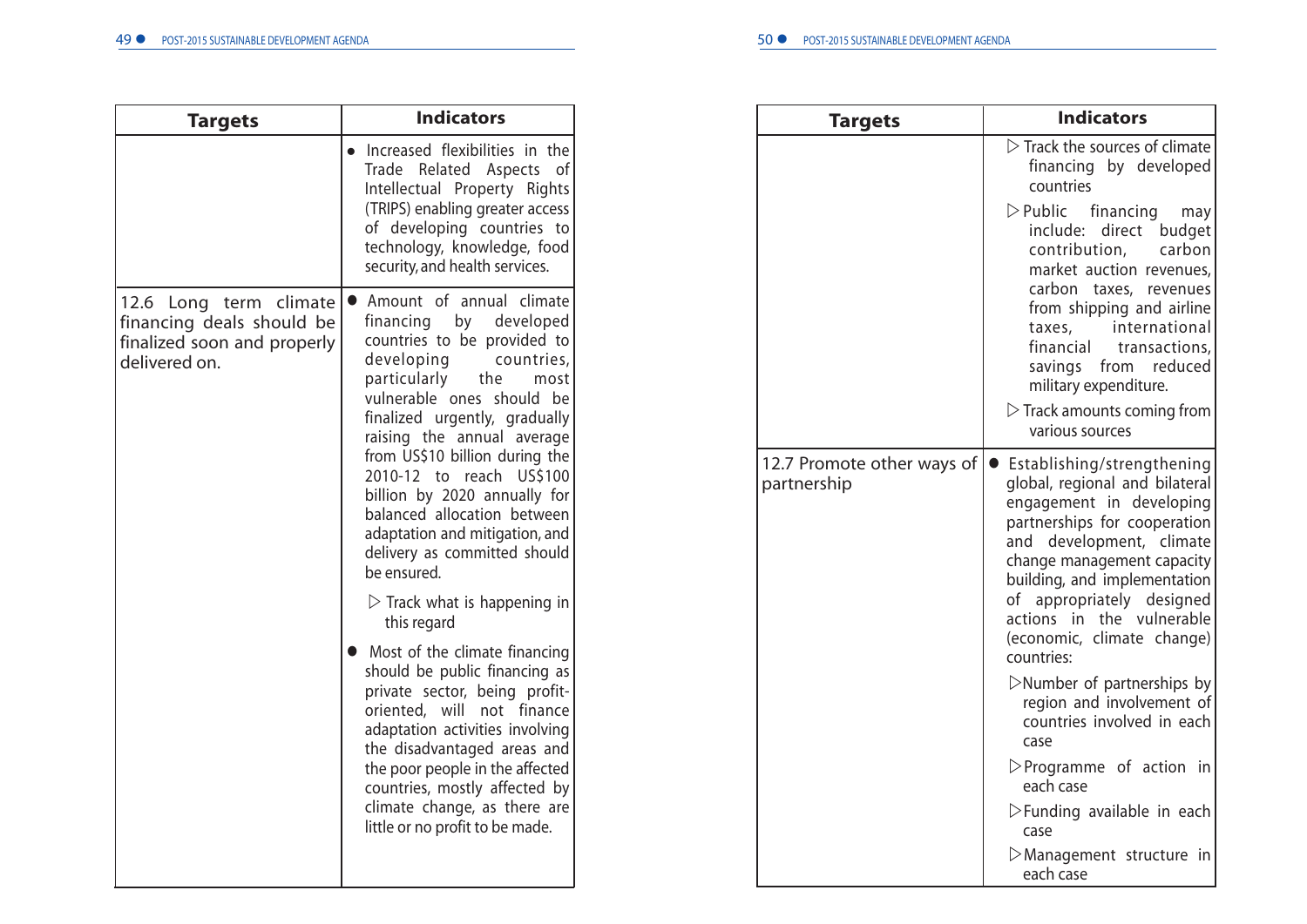| <b>Targets</b>                                                                                                                                                                                                                                                                                                                                                                 | <b>Indicators</b>                                                                                                                                                                                                                                                                                                                                                                                                                                                                                                                                                                                                                                 | Go                                                                     |
|--------------------------------------------------------------------------------------------------------------------------------------------------------------------------------------------------------------------------------------------------------------------------------------------------------------------------------------------------------------------------------|---------------------------------------------------------------------------------------------------------------------------------------------------------------------------------------------------------------------------------------------------------------------------------------------------------------------------------------------------------------------------------------------------------------------------------------------------------------------------------------------------------------------------------------------------------------------------------------------------------------------------------------------------|------------------------------------------------------------------------|
|                                                                                                                                                                                                                                                                                                                                                                                | >Extent of fulfillment of Paris-<br>Accra-Busan<br>criteria<br>by<br>particular partnerships.                                                                                                                                                                                                                                                                                                                                                                                                                                                                                                                                                     | Go <sup>®</sup><br>Int                                                 |
| 12.8<br>Improve<br>environment based on the<br>principle of differential<br>responsibility<br>and<br>respective capabilities for<br>supporting<br>developing<br>countries, particularly LDC,<br>SIDS, and other vulnerable<br>countries, in<br>of<br>terms<br>finance and technology<br>transfer<br>and<br>capacity<br>for<br>building<br>globally<br>sustainable development. | political   Track commitments<br>and<br>fulfillment of commitments by<br>individual<br>developed<br>countries<br>(improvements)<br>generally reflecting increased<br>political support for such<br>steps).<br>Track developments in the<br>following index: Commitment<br>(of developed countries) to<br>Development Index: Quality<br>and Quality for Foreign Aid by<br>Six Policy Areas, namely,<br>openness to exports, policies<br>encouraging<br>investment,<br>migration<br>policies,<br>environment policies, security<br>policies, and support for<br>technology creation<br>and<br>dissemination, ref. Center for<br>Global Development. | 13.<br>to<br>and<br>siz<br>fun<br>Ass<br>op<br>eff<br>hel<br>pea<br>im |

# *Goal 13:* **Improve Equity in International Governance and in the Management of International Institutions**

| <b>Targets</b>                                                                                                                                                                                                                                                                                                     | <b>Indicators</b>                                                                                                                                                                                                                                                                                                                                                                                                                                            |
|--------------------------------------------------------------------------------------------------------------------------------------------------------------------------------------------------------------------------------------------------------------------------------------------------------------------|--------------------------------------------------------------------------------------------------------------------------------------------------------------------------------------------------------------------------------------------------------------------------------------------------------------------------------------------------------------------------------------------------------------------------------------------------------------|
| 13.1 Reform UN in relation<br>to composition and voting<br>and veto arrangements and<br>size of Security Council,<br>functioning of the General<br>Assembly, financing of its<br>operations, and<br>its<br>effectiveness<br>towards<br>helping maintain global<br>peace and security and<br>improve global equity. | There have<br>been<br>many<br>proposals and many debates,<br>from within and without the<br>UN, relating to the reform of<br>United<br>the<br><b>Nations</b><br>concerning the aspects<br>mentioned in the target<br>proposed here and others<br>relevant ones with a view to<br>making it adequately<br>responsive to the present day<br>help<br>world and<br>shape<br>a<br>sustainable<br>and equitable<br>world order in future.                          |
|                                                                                                                                                                                                                                                                                                                    | • Various proposals and ideas<br>that have been and are being<br>mooted may be reviewed, and<br>a set of indicators determined<br>in relation to making it a more<br>democratic<br>global<br>organization such that the<br>Southern<br>countries,<br>particularly the marginalized<br>countries, are enabled to<br>contribute<br>more effectively<br>towards<br>their<br>own<br>development and<br>towards<br>establishing<br>a sustainable<br>global order. |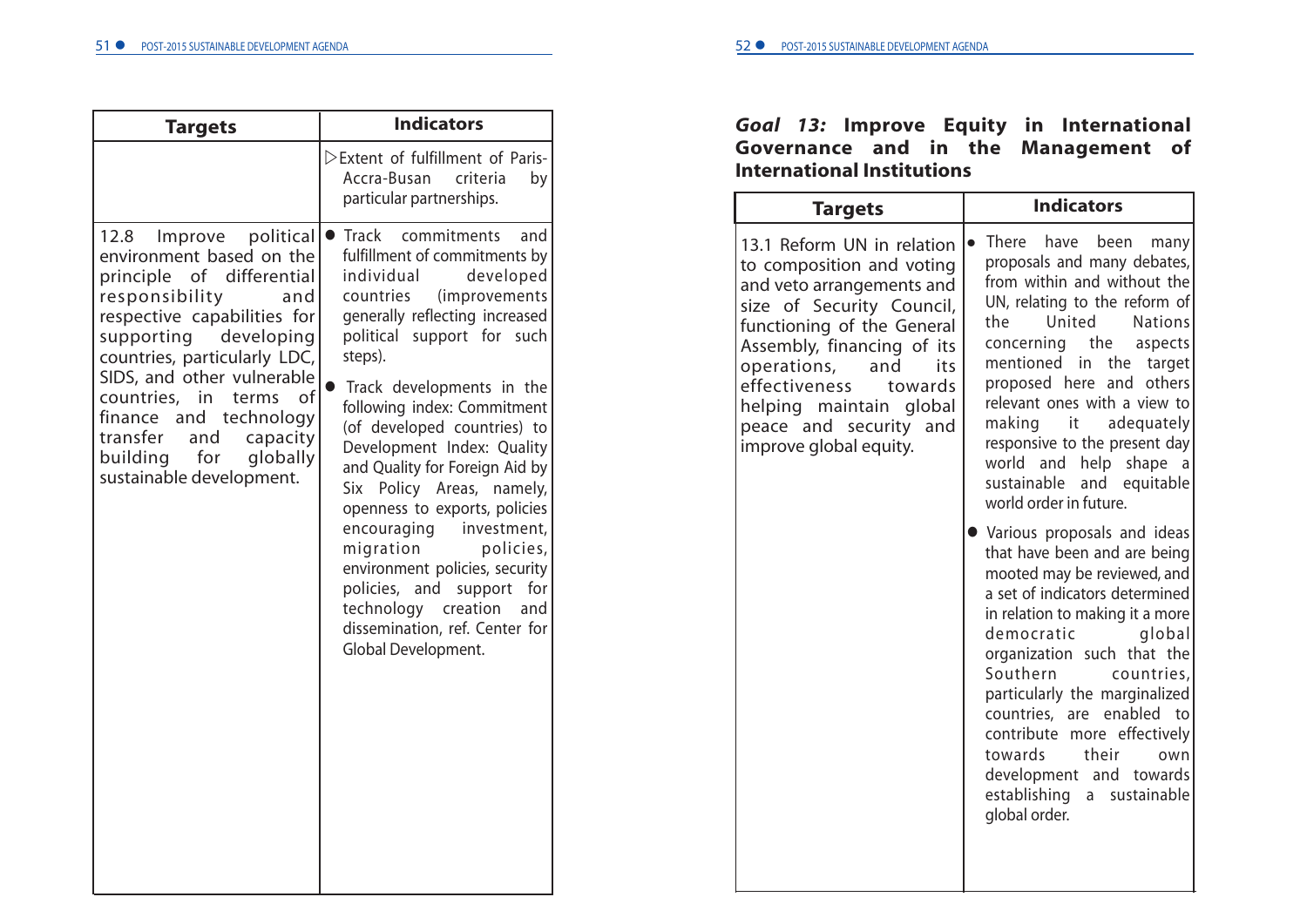Annex-1

### **Contributing Organizations/Groups** (In Alphabetical Order)

- ActionAid Bangladesh
- Angikar Shamaj Bikash Kendra
- $\bullet$  BRAC
- Bangladesh Institute of Development Studies (BIDS)
- Bangladesh Unnayan Parishad (BUP)
- BRAC University -Institute of Education and Development (BU-IED)
- Campaign for Popular Education (CAMPE)
- Campaign for Good Governance (SUPRO)
- Centre for Policy Dialogue (CPD)
- Democracy Watch
- Education Watch
- Governance Advocacy Forum
- **Governance Coalition**
- INCIDIN Bangladesh
- Manusher Jonno Foundation (MJF)
- Noakhali Rural Development Society (NRDS)
- Oxfam GB
- Palli Karma-Sahayak Foundation (PKSF)
- Participatory Research and Development Initiative (PRDI)
- PRIP Trust
- Rangpur-Dinajpur Rural Services (RDRS)
- Steps towards Development (STD)
- Sightsavers
- SouthAsia Partnership-(SAP) Bangladesh
- Save the Children
- Village Education Resource Center (VERC)
- Voluntary Services Overseas (VSO) Bangladesh
- WAVE Foundation